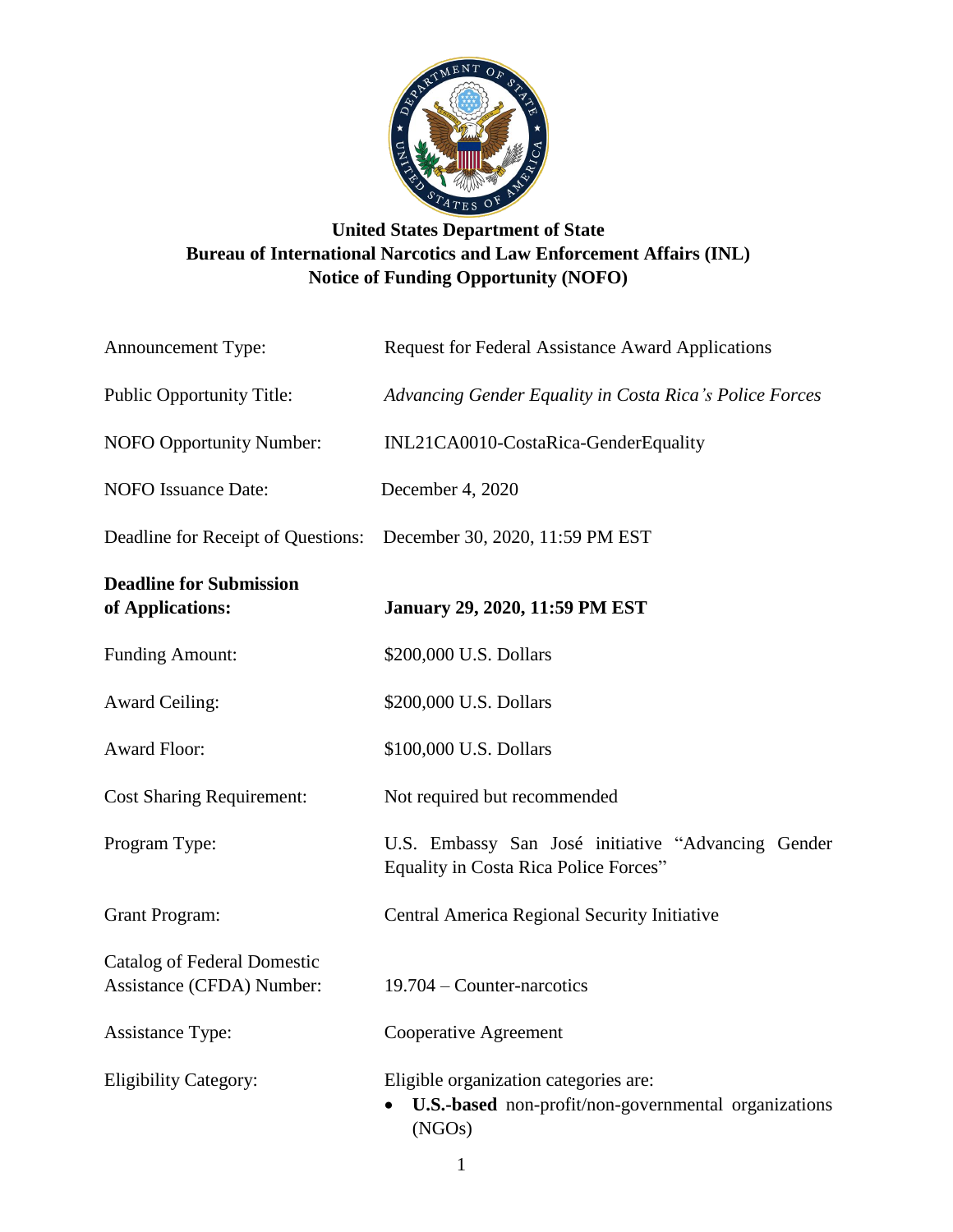- **U.S.-based** educational institutions having a 501(c)(3) status with the IRS
- **Overseas-based** non-profit/non-governmental organizations (NGOs)
- **Overseas-based** private/state educational institutions. *Refer to the Eligibility Criteria section below.*

Applicant Type: Organizations

Any questions concerning this NOFO should be submitted via email to **Katelyn Smith [\(SmithKB@state.gov\)](mailto:SmithKB@state.gov) and Mitssy Rovira [\(RoviraM@state.gov\)](mailto:RoviraM@state.gov)** by the question deadline listed on page 1 of this document. Responses to questions will be made available to all potential applicants as an attachment to this opportunity on grants.gov.

#### **NOTICE OF FUNDING OPPORTUNITY**

The United States Department of State, Bureau of International Narcotics and Law Enforcement Affairs INL is seeking applications from qualified applicants to implement a project titled *"Advancing Gender Equality in Costa Rica Police Forces."* Subject to the availability of funds and pending Department of State management approvals, INL intends to issue an award in the amount of **\$200,000** for an initial project period of **2 years**.

This funding opportunity is posted on www.grants.gov and may be amended. Refer to **Section V** below for further details

Issuance of this NOFO does not constitute an award commitment on the part of the U.S. government, nor does it commit the U.S. government to pay for costs incurred in the preparation and submission of an application. In addition, final award of any resultant grant agreement cannot be made until funds have been fully appropriated, allocated, and committed through internal INL procedures. While it is anticipated that these procedures will be successfully completed, potential applicants are hereby notified of these requirements and conditions for award. Applications are submitted at the risk of the applicant. All preparation and submission costs are at the applicant's expense.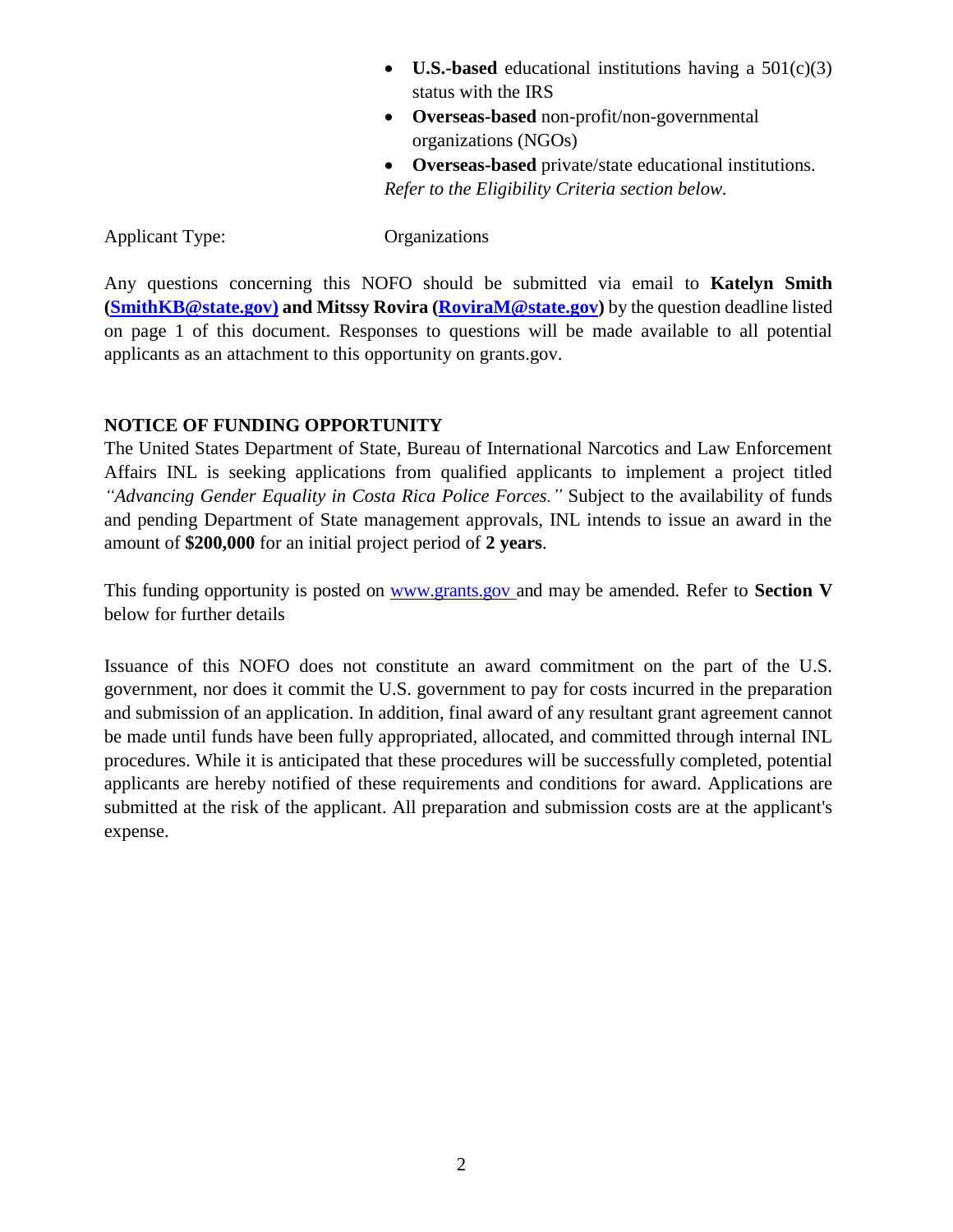# **TABLE OF CONTENTS**

| SECTION V - APPLICANT REGISTRATION INSTRUCTIONS  16       |  |
|-----------------------------------------------------------|--|
|                                                           |  |
| SECTION VII – FEDERAL AWARD ADMINISTRATION INFORMATION 20 |  |
|                                                           |  |
| TAB B: PROGRAM MONITORING AND EVALUATION PLAN AND         |  |
|                                                           |  |
|                                                           |  |
| TAB D: GUIDELINES FOR STANDARD FORMS31                    |  |
|                                                           |  |

# <span id="page-2-0"></span>**SECTION I – PROGRAM DESCRIPTION**

#### **EXECUTIVE SUMMARY**

The Bureau of International Narcotics and Law Enforcement Affairs (INL) leads the Department of State's anticrime and counter-narcotics efforts. INL assistance programs help partner nations to build their capacities to extend the reach of justice under the rule of law, including respect for human rights and gender equality, and to deny safe haven to criminals who would otherwise operate with near impunity. The resources entrusted to us, enables INL to deliver technical assistance and capacity to: enhance international drug control through interdiction and supply reduction; develop civilian law enforcement capacity, regional partnerships, and information sharing; and further the administration of justice and corrections under the rule of law with respect for human rights. This mission supports **peace and security** by stabilizing and strengthening security institutions and by combating narco-trafficking and other transnational crimes such as money laundering, criminal gangs, and wildlife trafficking. It promotes **governing justly and democratically** by strengthening justice sector institutions, good governance and respect for human rights.

INL combines forces with other USG and international agencies and takes a regional approach to widespread problems. INL also encourages more developed governments to take responsibility as equal partners in global efforts to support critical country and global programs that combat transnational crime, disrupt illicit trafficking, and build their capacities to extend their reach of justice under the rule of law. The Bureau's priority programs support three inter-related objectives:

- **BUILDING CRIMINAL JUSTICE SYSTEMS:** Institutionalize rule of law by supporting and assisting in capacity building of host nation justice, law enforcement, and corrections institutions, promote human rights and diversity, protect vulnerable groups, and collaborate with multilateral and international partners to establish global standards and accountability mechanisms;
- **COUNTER-NARCOTICS:** Disrupt the overseas production and trafficking of illicit drugs through targeted counter-narcotics and institution-building assistance and coordination with foreign nations and international organizations, and;
- **TRANSNATIONAL CRIME:** Minimize the impact of transnational crime and criminal networks in the U.S. and its allies to oppose and counter corruption; wildlife crimes;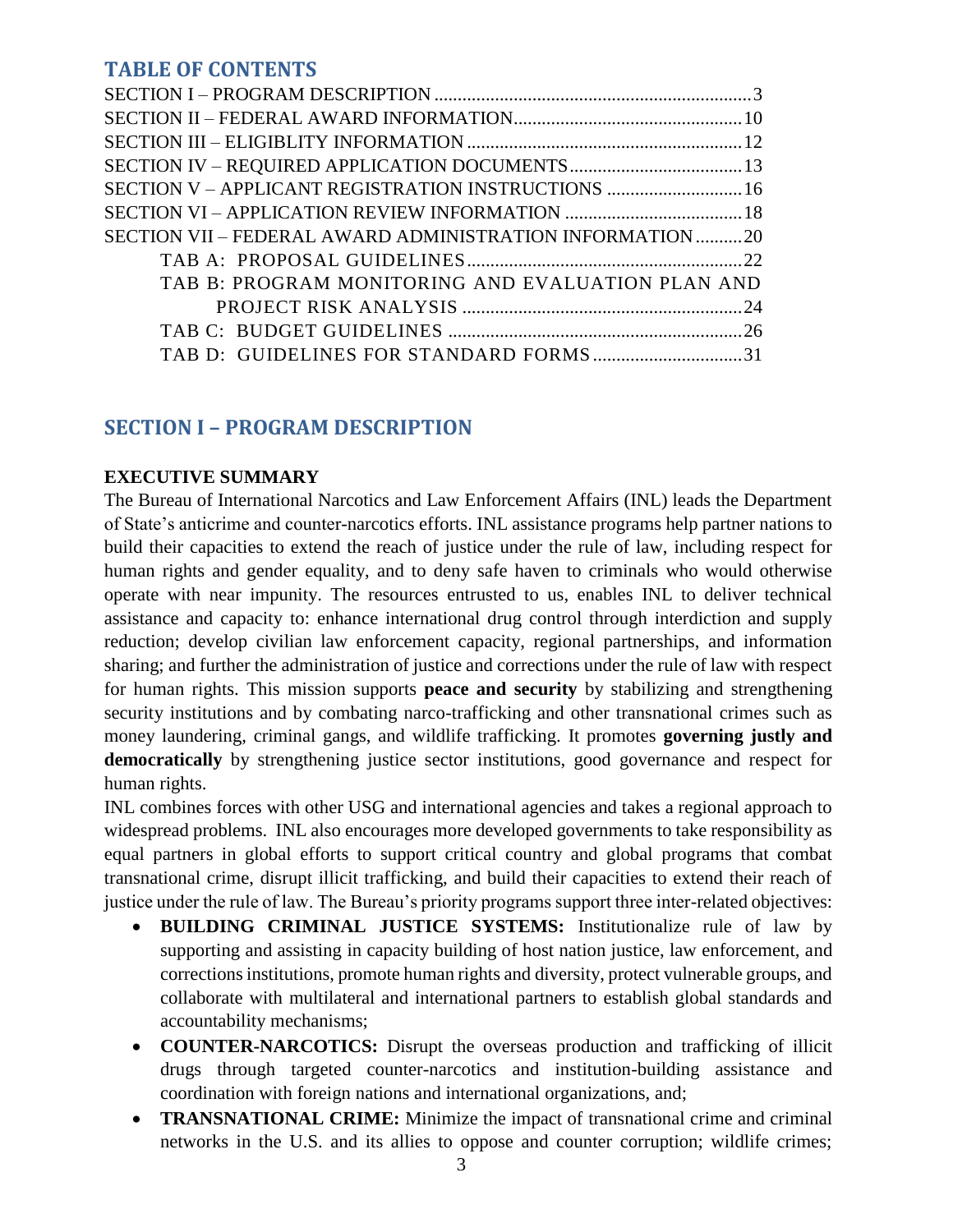cybercrime; intellectual property rights (IPR) fraud; transnational organized crime; environmental crime; crimes that threaten civilian security; and activities using the proceeds of crime.

#### **ISSUE STATEMENTS**

#### Introduction

The key to a successful future for any organization lies in its ability to attract, develop and retain the best talent. With half of the world's population being women, educating, empowering and recognizing their talent is fundamental to succeeding in a rapidly-changing world. Costa Rica adopted the Sustainable Development Goals (SDGs) to eradicate poverty, protect the planet and ensure prosperity for all Costa Ricans, however there is still a long way to go. If it is desired to achieve gender equality by 2030, actions must be improved and the pace accelerated, as stated by Costa Rica's Ombudsman's Office.

#### Issues

Violence against women is one of the most recurrent situations, and has been highlighted as a pending issue. "In terms of harassment, the Ombudsman considers that it is necessary to provide timely assistance to victims, generate prevention mechanisms, update regulations, carry out disciplinary procedures in a regular manner and take complementary measures to the sanction". 2019 closed with a report of 14 femicides; and as of September 2020, nine femicides had been registered, six were registered as homicides, and 38 had not yet been classified by the Deputy Prosecutor for Gender, according to the Inter-Institutional Subcommittee for the Prevention of Femicide.

With regard to unemployment, women are the ones who suffer the most, with annual average rates of 11.6% for 2017, 13.2% in 2018, and 15.3% during 2019, according to the National Institute of Statistics and Censuses (INEC). In terms of salary gaps, it is reported that women earn on average 13% less than men, calculated on the monthly salary, according to INEC, this despite the fact that the country constitutionally and legally protects the right to equal salary for equal work.

#### Current Interventions

The Ministry of Public Security established the Office of Gender Equality and Equity in 2011, with the following purpose according to article 25 of the Organization Regulations of the Ministry of Security:

*Article 25.The Office for Gender Equality and Equity will be an advisory and supervisory body on gender matters, subordinate to the Office of the Minister, empowered to influence decisionmaking in matters of gender, especially regarding institutional planning and the definition of internal mechanisms of equal opportunities for both administrative and police officials. The Office for Gender Equality and Equity will have the following functions:*

- *1) Encourage and assist in the formulation, application, monitoring and evaluation of institutional policy for gender equality and equity.*
- *2) Update the comprehensive policy that homogenizes the principles and perspective of equality and equity of opportunities between men and women in the Ministry of Public Security, promoting and developing the necessary administrative, regulatory, procedural and operational measures, in order to guarantee the integration and*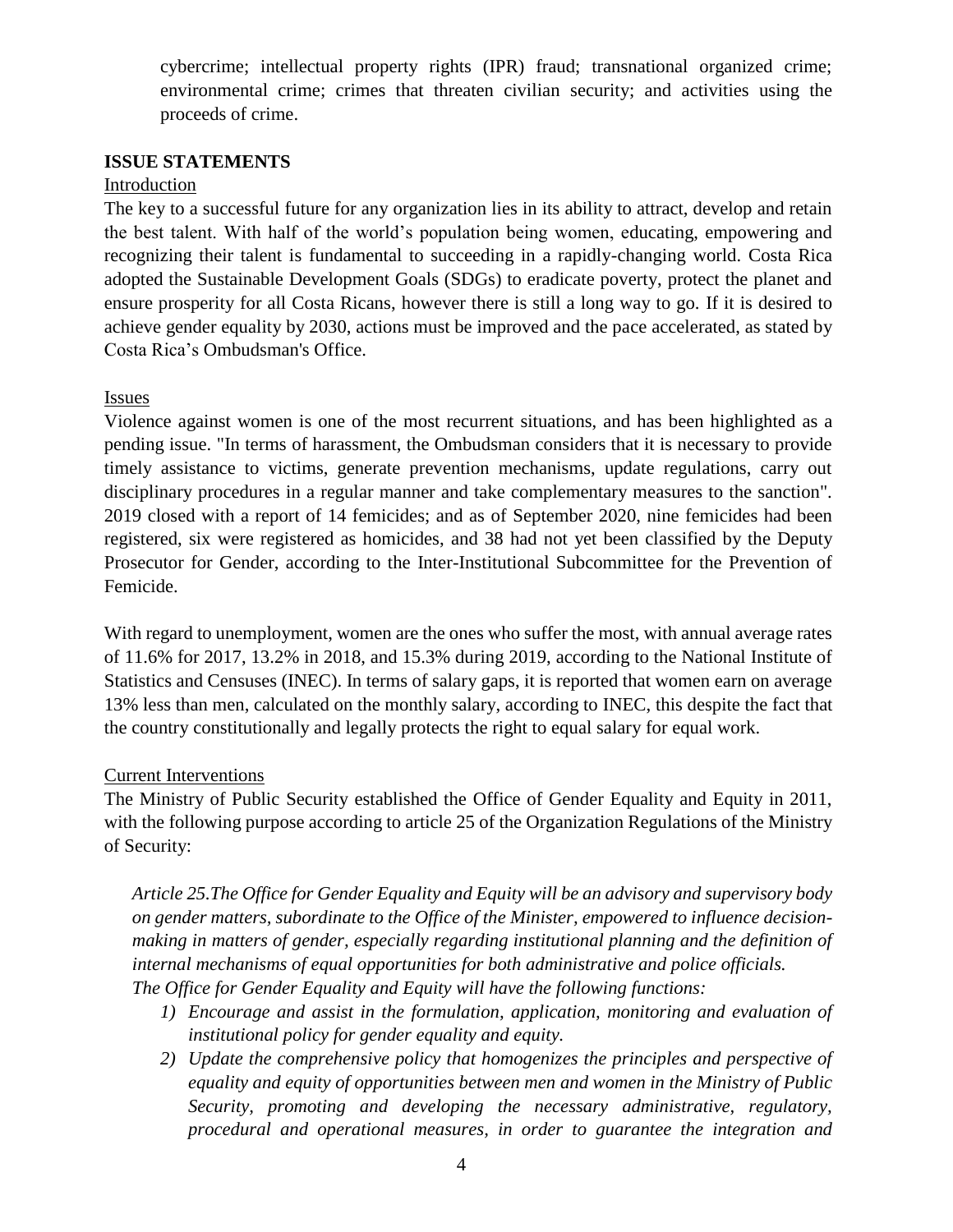*application of this policy in the different areas of the same. For this purpose, you may request reports, make inquiries and inquiries as deemed appropriate, in each and every one of the departments of this Ministry, with the required collaboration of all staff.*

- *3) Promote and support the process of change in the institutional culture to achieve a provision of services with criteria of equality and gender equity and labor relations in equal rights and opportunities for women and men.*
- *4) Provide technical assistance in strategies, ways of working and relationships between officials and officials to ensure equitable treatment of rights and opportunities for both sexes.*
- *5) Ensure that a vision of equality and equity is incorporated into the policies and procedures established by the institution for the granting of promotions to officials both in the administrative and operational areas, including the granting of police degrees.*
- *6) Support the institutionalization of the gender approach in the statistics and indicators that make up the information systems of government entities.*
- *7) Ensure compliance with the commitments acquired by the Institution through the ratification of International Agreements and regarding national policies for gender equality and equity, in coordination with the INAMU and the Ombudsman's Office. For this purpose, it may request the information it deems necessary from the various instances of the Ministry.*
- *8) Promote and support the channeling of institutional initiatives towards international cooperation agencies on gender equality and equity.*

The Gender office receives cases, requests, consultations related to different topics and violations of rights such as:

- Sexual harassment
- Workplace harassment
- Sexual and labor harassment
- Transfer requests for violation of human, labor and gender rights.
- Labor issues
- General consultations
- Discrimination
- Gender violence: physical, psychological, sexual, and patrimonial

During this time, the Ministry of Public Security has made great progress with the support of the Gender Equity and Equality Office, such as prompt and timely attention to cases of different manifestations and types of gender violence. It has also created and established the Institutional Policy on Gender Equality and Equity, the institutional policy on sexual harassment and the protocol of action of best practices. The service regulations of the police forces attached to the Ministry of Public Security was also reformed, among other actions carried out with the purpose of fighting for gender equality.

However, this office has not been able to increase the personnel required for the care of more than 15,000 police and administrative officials, largely due to budgetary restrictions. From the standpoint of the Gender Office in the Ministry, more actions are required. The Police Academy, in an effort to address gender matters, has turned to a cross-cutting axis in its trainings, and now is a pillar in the preparation of new police personnel and updating senior civil servants.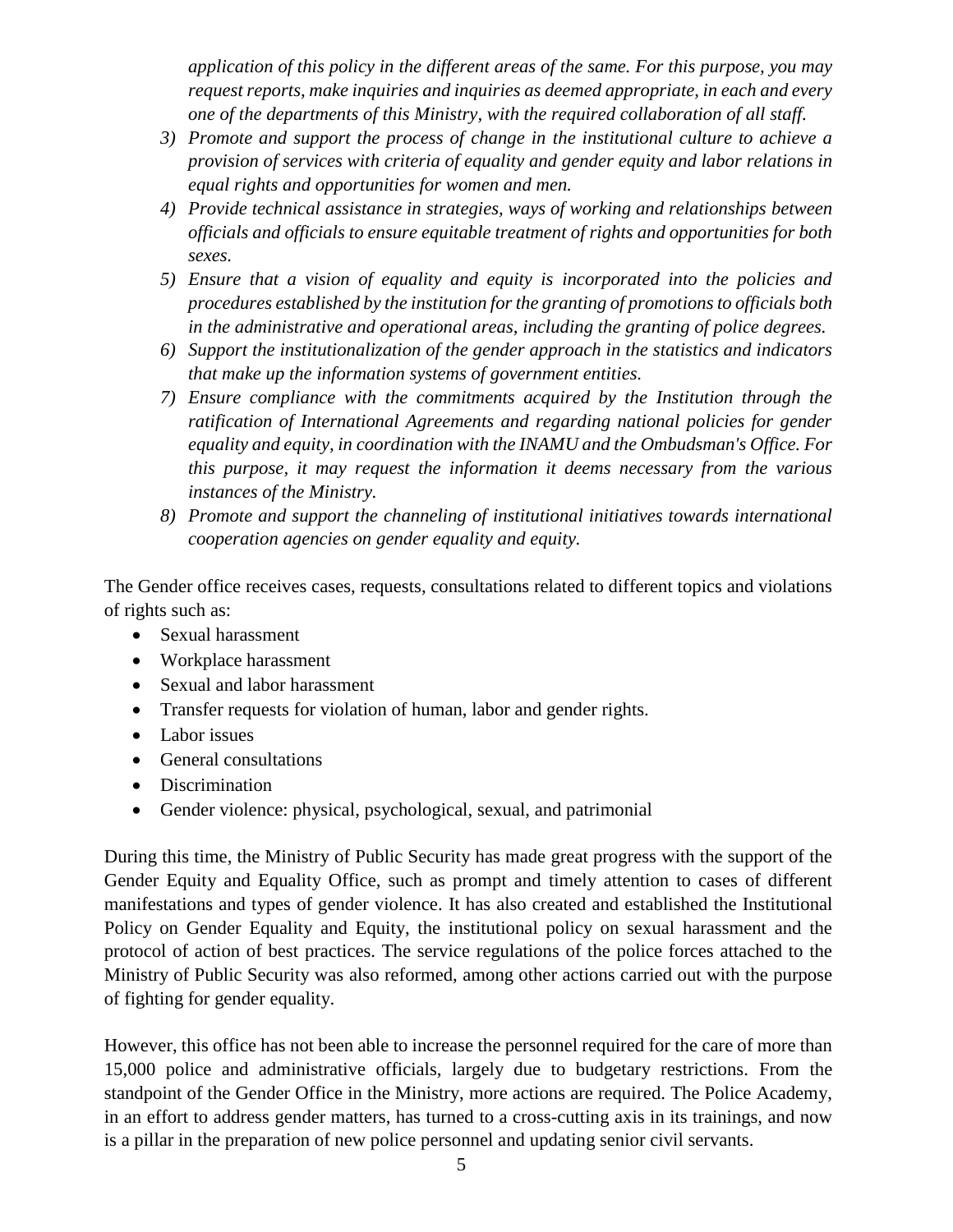Within the Human Resources reports it can be found that there are more men hired than women at the Institutional level, in both administrative and police areas. The Administration is aware of the need to fight for gender equity and is currently carrying out different actions to eradicate gender violence and promote gender equity.

#### Conclusion

There is still a long way to go to achieve a healthy work environment free of discrimination and gender violence and to contribute to the prevention and correction of gender violence within the Ministry of Public Security, whose mission is to "Serve and protect people in the enjoyment of their individual rights and guarantees, preserve Costa Rican democracy and sovereignty." This includes, in addition to external service users, the police personnel in all its dependencies and the administrative personnel.

As part of this gender-balance project, Costa Rica would be able to resolve one fundamental question: why are there so few women at a senior level in law enforcement compared to other professions? Repeatedly, studies show a significantly better quality of decision-making within more gender-balanced leadership teams, with gender-balanced workplaces also performing better. The work of the police and administrative staff are jobs that are tailored for both men and women. In short, it is smart to have gender-balanced groups.

Diversity matters and for the right reasons. The police must be a mirror of society and gender equality. The participation of female police officers is critical to the full spectrum of police activities, such as: advocacy for the rule of law, intelligence gathering, planning, leadership, investigations, capacity building, community-oriented policing, and community engagement. It is very important to contribute to the eradication of gender violence, and to fight for gender equality, non-discrimination against women in the workplace, and parity for men in the execution of new masculinities.

This project is the result of inter- and intra-institutional articulation work between the MS Police Academy, the MS Office for Gender Equality and Equity, and the Embassy of the United States of America in Costa Rica.

#### **PROJECT PURPOSE AND DESCRIPTION**

The purpose of this project is to provide a coherent and standardized approach to gender equality by integration of best practices and standards into the police-specific policies, guidelines and standard operating procedures. The grantee will work in close collaboration with INL, the National Police Academy and the Gender Office of the Ministry of Public Security to promote the development of the capacity of all police forces in Costa Rica on gender issues (adapted to the specific national and local context and security needs), ultimately ensuring that the issue of gender equity is viewed as a mainstream issue and not a transversal one.

The grantee should gather a multidisciplinary team of experts that possess extensive experience in gender matters, community-based work with diverse groups, managing groups, and understanding of group dynamics. These experts should employ analytical skills and essential personal tools for teamwork and have previous experience similar types of projects.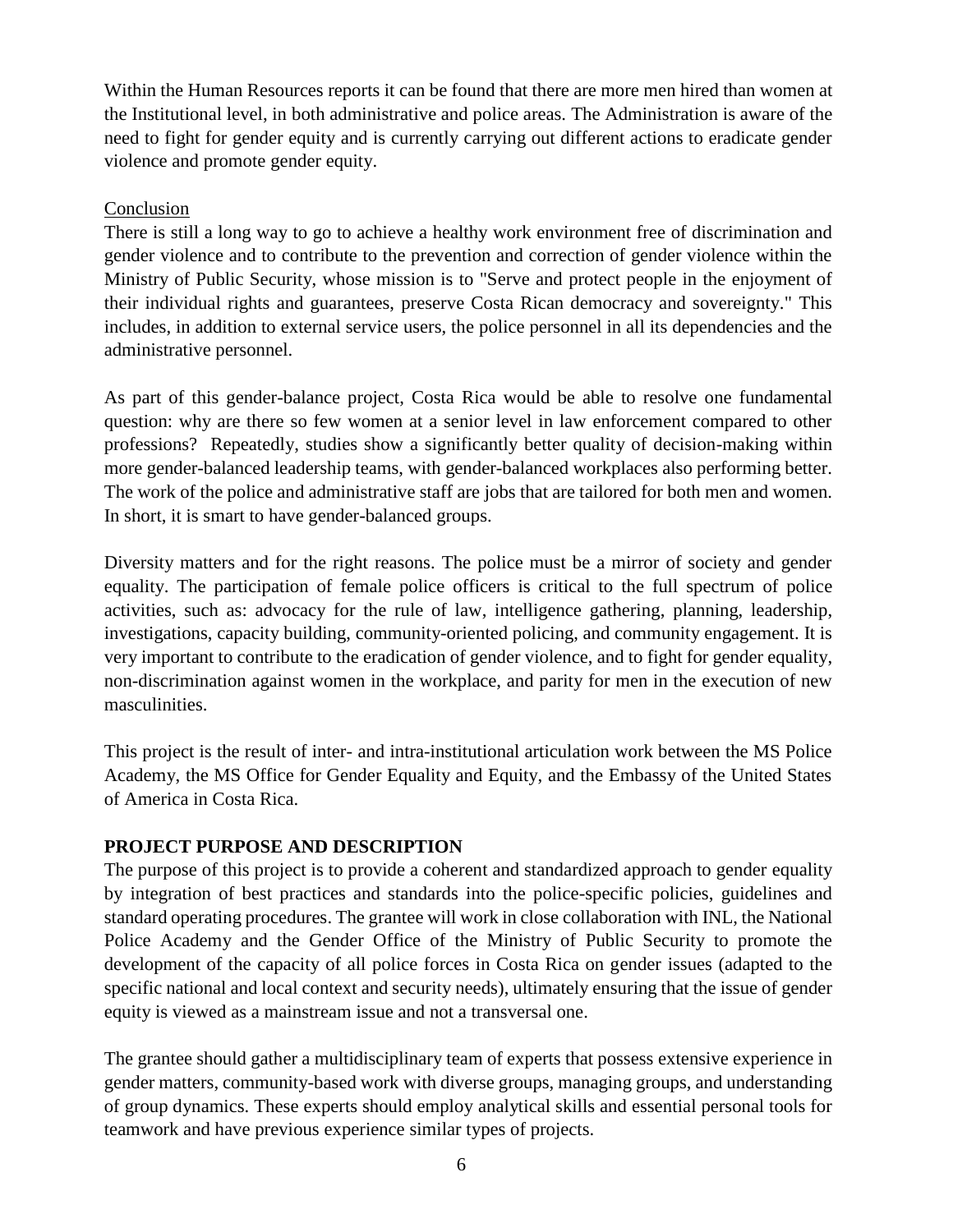The project team must be proactive, effective and tolerant to situations that may be encountered throughout project implementation. The team must maintain strict confidentiality. While they work as consultants in the Ministry of Public Security, they must adhere to institutional regulations aimed at civil servants, in terms of protocols and good conduct, among others.

# **PROJECT GOALS**

To integrate the gender equity approach in the daily work of the Ministry of Public Security, through the integration of best practices and standards in the policies, guidelines and specific operating procedures of the police forces of the Ministry of Public Security.

# **PROJECT OBJECTIVES**

Develop an empowerment strategy on gender equality for the Costa Rican National Police, which includes: a system of theoretical and practical modules that facilitate strategies to train police officers in current gender issues; manuals of good practices for their constant application in police and administrative activities; and respective guides for verifying the application of gender equality in daily police and administrative work.

**Objective 1: Conduct a needs assessment of all police forces (National Police, Borders, Migration, Air Surveillance, Coast Guard, Prosecutor, Penitentiary, Municipal, etc.) in Costa Rica with a focus on gender equity and gender violence in all its shapes.**

Activity 1: Develop a comprehensive needs assessment survey focused on gender equity and gender-based violence in all its forms.

Activity 2: Implement the needs assessment survey with the participation of a representative sample of police officers from all police forces in Costa Rica.

Activity 3: Systematize the findings to establish a baseline. Facilitate a round table with key actors and leadership from all police forces in Costa Rica to agree on a work plan and monitoring strategy.

Activity 4: Hold the first institutional meeting of women leaders in gender matters in order to analyze the findings of the systematizations and to create a national agenda for the empowerment of the police forces in the promotion of gender equity and prevention of gender violence in all its forms.

Based on the results obtained, national and international legal instruments, plus the existing theory, a guide will be developed that contains:

- History of gender equality in the Ministry of Security, what has been done? What are we doing and new challenges?
- History of gender equity in the National Police Academy.

Incorporate the following resources to the work with the Ministry of Public Security and National Police Academy of Costa Rica:

- Theory of Change methodology.
- Adults learning methodology.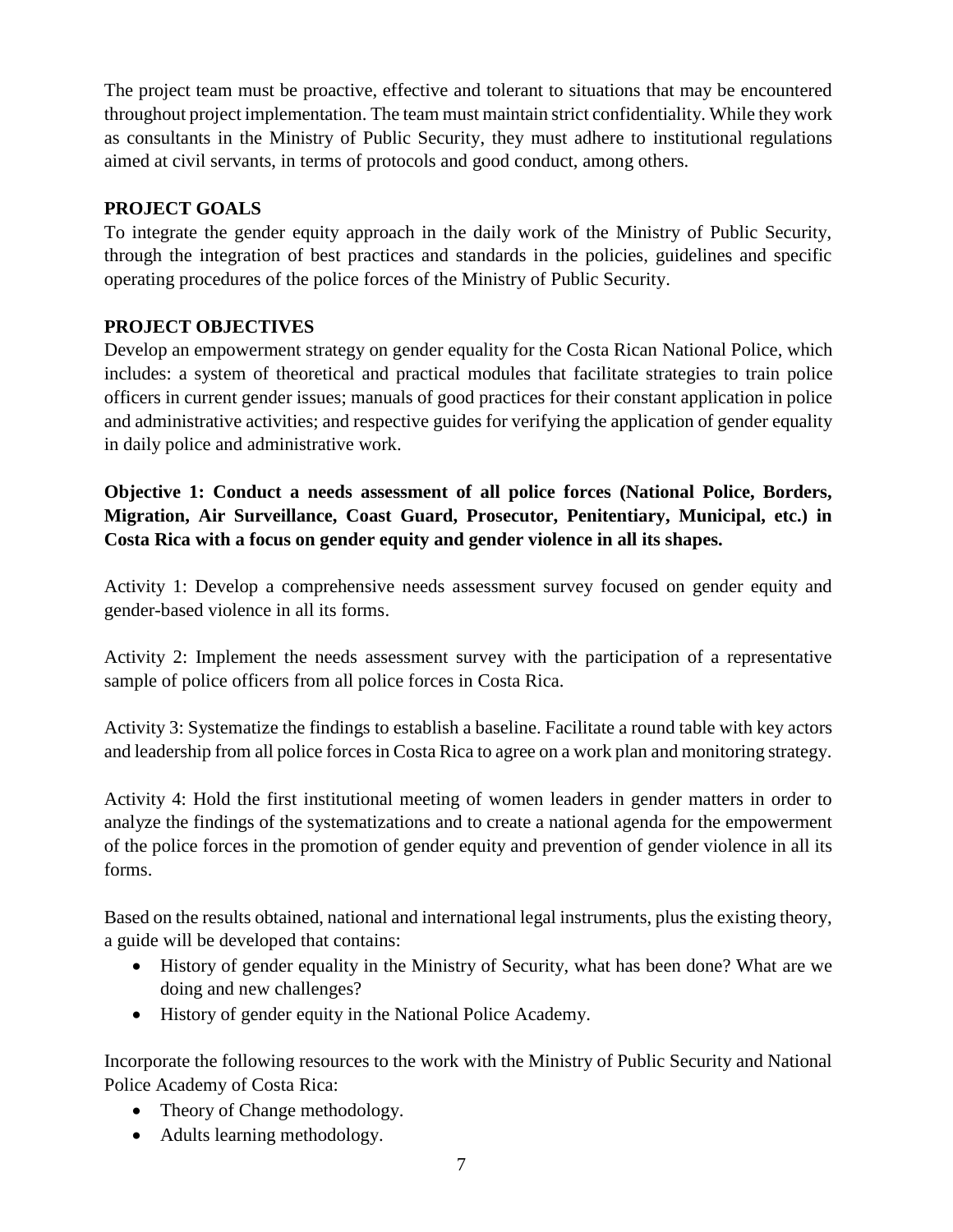- Sustainable livelihoods and adaptation to organizational change.
- Technology of participation by Institute of Cultural Affairs.
- Train the Trainer model.

# **Objective 2: Combine or create reference material for the National Police Academy on a variety of gender-related subjects.**

Activity 1: Develop a complete compendium of definitions of terms related to gender equity.

For example: human rights; equity; equality; violence; gender violence; sexual harassment; sexual abuse; rape; domestic violence; patriarchy; control and power from the patriarchy; abuse of power; inequality in the enforcement of rights; parity (includes actions and/or strategies that promote greater participation of women in managerial and decision-making positions within agencies); reconciliation of work; family and personal life (recognizes actions and/or strategies that promote conciliation between work; family and personal life of public servants; promote a greater participation of men in domestic and care work; and encourage the exercise of active maternity and paternity); among others.

Activity 2: Create a database on international human rights legal instruments and standards on women's rights, including resolutions, both national and international.

Activity 3: Consolidate a summary of the International Security Resolutions on Women, Gender Equity and International Treaties on the rights of Women signed by Costa Rica and the internal Guidelines of the Ministry of Public Security.

Activity 4. Create action protocols (sexual violence, gender violence, gender discrimination, parity, etc.) that prevent, identify, and detect possible cases of gender violence, and facilitate the steps to make a complaint. Create administrative procedures to follow in the event of an event that violates the rights of people and sanctions related to actions on gender equality, sexual violence and gender-based violence.

# **Objective 3: Create a toolkit that includes a manual, training modules, and guides for the application of the institutional gender policy for the National Police Academy of the Ministry of Public Security of the Government of Costa Rica.**

The toolkit should include best practices, training of trainers methodology, and a coherent approach for the implementation of gender equality in police activities.

Activity 1: Create an educational toolkit that includes lessons on:

- How to apply the concepts of gender equity in the daily work of the police;
- How to apply the gender equality policy to increase recruitment of female police officers; and ensure female officer are included among decision makers.
- How to establish special gender police commissions to address sexual violence and genderbased violence (SGBV) within the Ministry and work hand-in-hand with the Gender Office.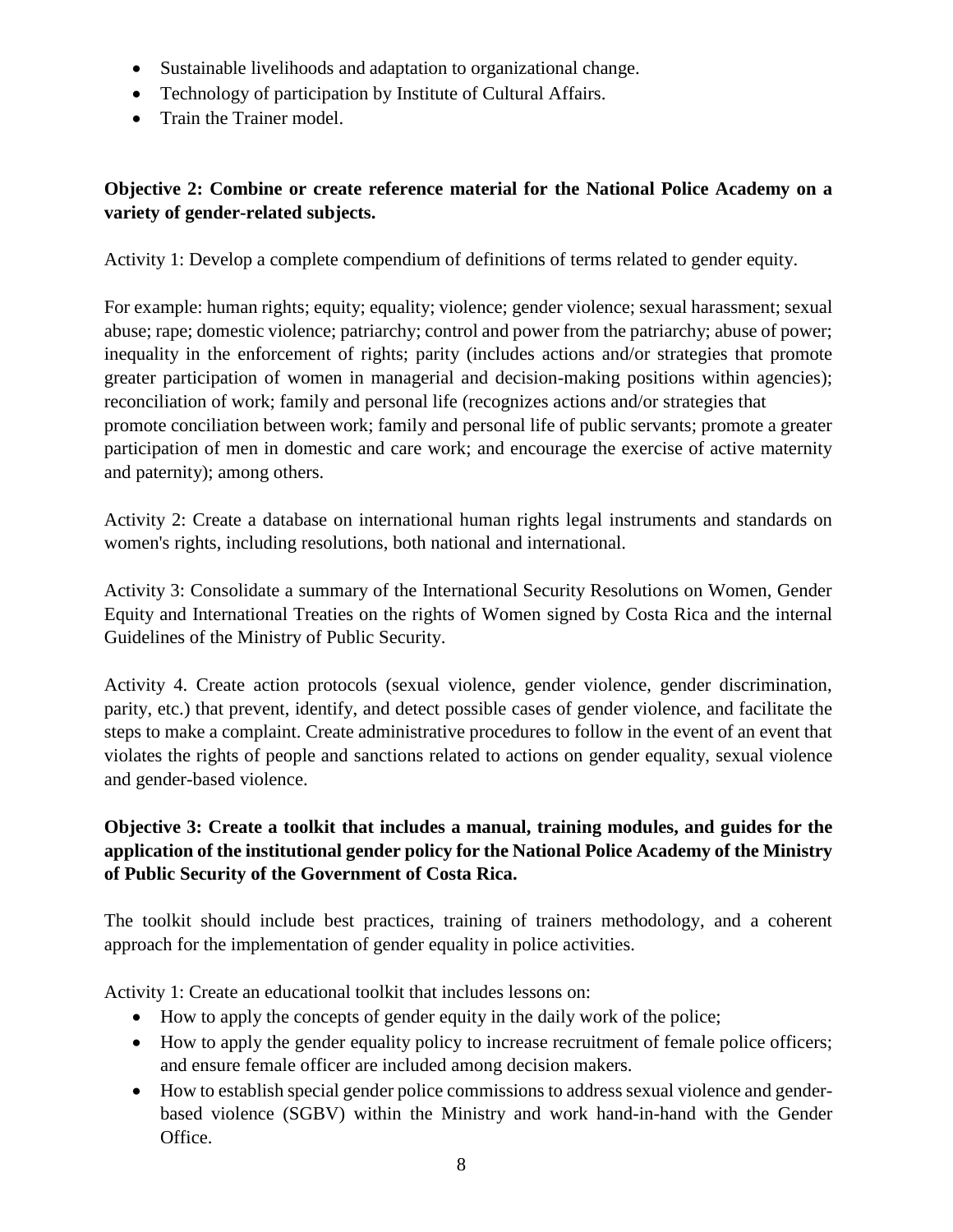- Materials for a bimodal e-learning course and a face-to-face course with a training curriculum, a manual and a compendium of project tools, that includes concepts based on the theory of change and methodology based on adult learning practices.
- Standardized processes, model policies, procedures and strategies, templates, checklists, and sample questionnaires to guide implementation.
- Sexual harassment training course that includes topics on the following:
	- o Dynamics of gender inequality, sexual harassment, sexual exploitation and sexual abuse;
	- o Effect on victims and how to handle situations in the workplace.
	- o Penalties and liability issues in the event of failure to address sexual harassment. Different forms of discrimination can be highlighted, such as that based on sexual orientation, culture, ethnicity that provides greater vulnerability to women.

Activity 2: Develop a communication strategy to socialize the resources available to female police victims. The products generated for the strategy must have the necessary pedagogical mediation (printed materials, emails, social networks, designs for monitors and screen banners).

Activity 3: Create a guide to verify the application of gender equity in an effective manner, policies in operating procedures, and daily police work.

Activity 4: Organize a two-day national meeting of women police officers with educational workshops, trainings, forums and relevant and relevant practical exercises for at least 200 participants.

# **PROGRAM EXPANSION**

In the event of a successful project, INL will consider the option of expanding the project, subject to availability of future funding. Applicants may include in their proposal a brief section outlining how additional funds could potentially be used to expand work into further activities in future years. Applicants are encouraged to demonstrate how their project might leverage funding through other organizations.

### **TARGET POPULATION**

Applicants should identify target audiences, specific demographics, and the region(s) in which the project will be implemented. It is particularly important to specify the approximate number of beneficiaries to be directly and indirectly impacted by project activities.

### **DESIRED RESULTS AND ILLUSTRATIVE INDICATORS**

By the end of the two years of the project, the selected applicant is expected to: expand knowledge with access to educational workshops, trainings, tool kits and resources on gender equality in the policing profession; enhance community safety by shaping the future of women police in Costa Rica; and prepare current and emerging police leaders—and the agencies and communities they serve—to succeed in addressing the most pressing issues, threats, and challenges.

The recipient will develop a project-level Performance Monitoring plan (PMP) with annual and end-of- project targets and results anticipated for key performance indicators. The following table shows indicators that will be measured, as well as illustrative targets, upon which the recipient will be responsible for monitoring and reporting during and after the project. In addition, INL will regularly monitor the project's performance to assess whether project activities are on track and targets are being achieved.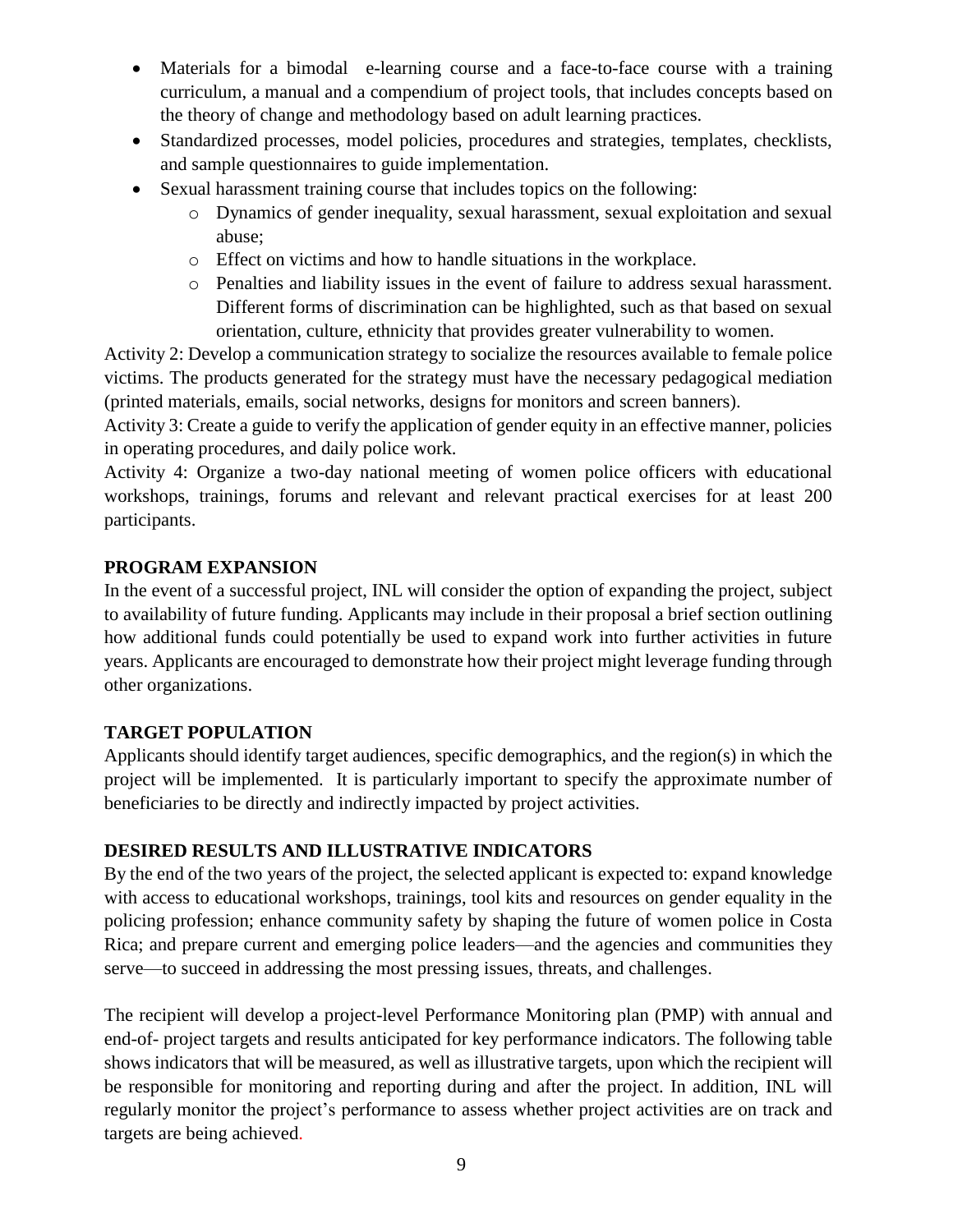The recipient will be required to collect baseline data for all the PMP indicators during the first year of the project. In addition, certain terms included in the outcomes and indicators will need to be defined at the very beginning of the project so that it is possible to measure the change during and at the end of the project. Examples of such are "capacity", "spread effect", etc. Baseline information will be critical for both monitoring and evaluation of project progress and results.

Sample indicators for the project are provided below. The recipient is expected to identify targets for these indicators based on what it can reasonably achieve within the performance period of the project, and based on the expected overall project results described above. The recipient may propose additional outputs, indicators, and/or targets as appropriate.

| <b>Example Outcome Indicators</b>                                                                | <b>Illustrative Targets</b> |
|--------------------------------------------------------------------------------------------------|-----------------------------|
| Percentage of reliability of the assessment survey                                               | 90%                         |
| Number of participants attending the two-day national women police $\frac{1}{200}$<br>conference |                             |
| Number of tools created for the police gender-equality education $30$<br>resource center         |                             |

Output indicators and illustrative targets for the project are provided below. The recipient should review these and either confirm the illustrative targets or propose alternative targets, as appropriate.

| <b>Example Outcome Indicators</b>                                                                        | <b>Illustrative Targets</b> |
|----------------------------------------------------------------------------------------------------------|-----------------------------|
| Number of workshops on gender equality in police force $\begin{bmatrix} 10 \end{bmatrix}$<br>implemented |                             |
| Training course on sexual harassment created and launched                                                | 100%                        |
| Gender equality and sexual harassment policies reviewed and adopted 90%                                  |                             |
| by police forces                                                                                         |                             |

# **[END OF SECTION 1]**

# <span id="page-9-0"></span>**SECTION II – FEDERAL AWARD INFORMATION**

INL expects to award one cooperative agreement based on this NOFO. The anticipated total federal funding amount is not to exceed \$200,000. The period of performance is two years with an anticipated start date of February 2021. INL may extend the award up to two additional years contingent on INL priorities, good performance of the recipient, and funding availability.

### **NOTICES**

The authority for this Notice of Funding Opportunity (NOFO) is found in the Foreign Assistance Act of 1961, as amended.

The U.S. government will issue award(s) to the responsible applicant(s) whose application(s),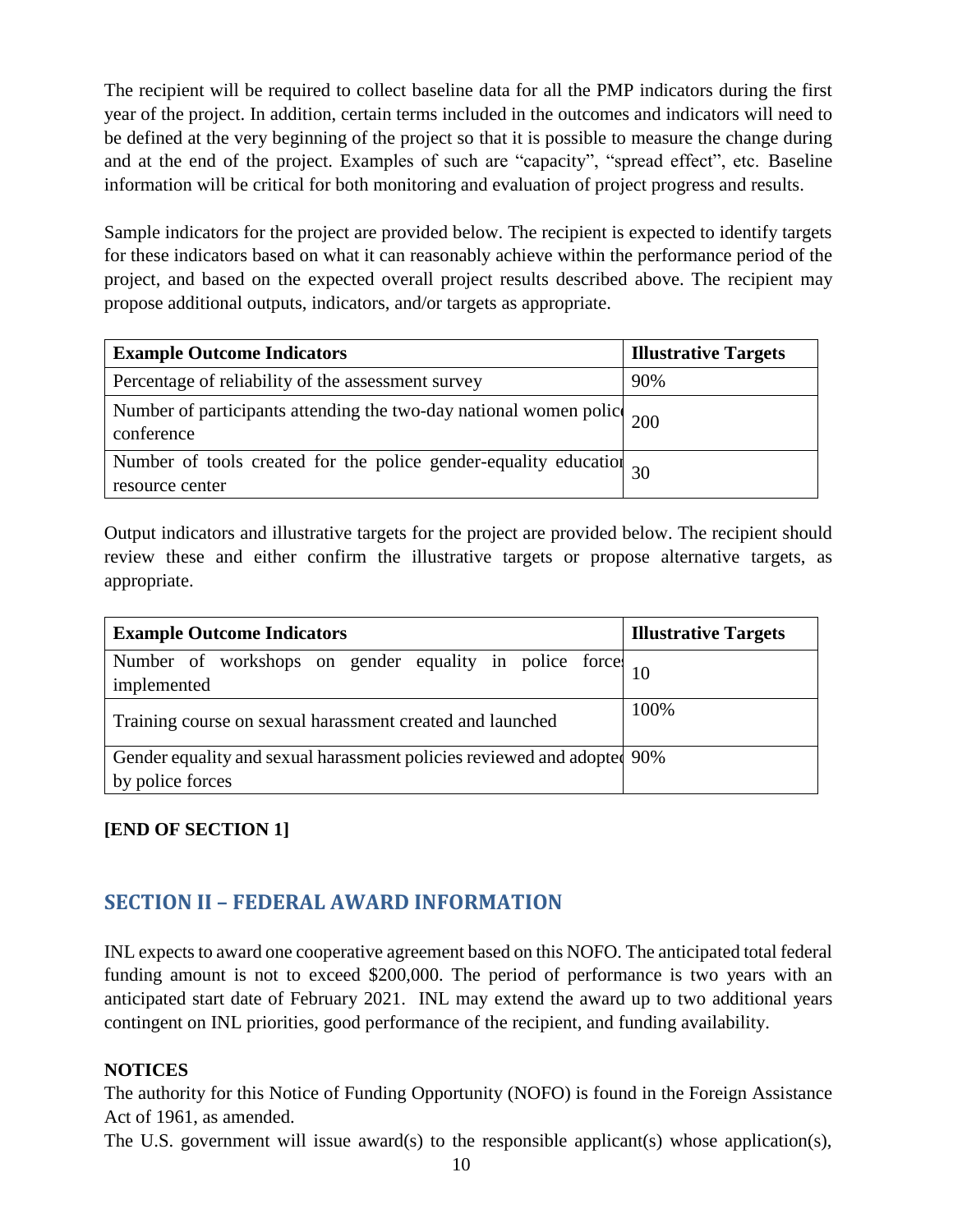conforms to this NOFO, and is the most responsive to the objectives and criteria set forth in this NOFO. The U.S. government may (a) reject any or all applications, (b) accept other than the lowest cost application, (c) accept more than one application, (d) accept alternate applications, and/or (e) waive informalities and minor irregularities in applications received. INL reserves the right to fund any number of applications or none of the applications submitted and will determine the resulting level of funding for each award(s).

The U.S. government may make an award on the basis of the initial application received, without discussions or negotiations. Therefore, each initial application should contain the applicant's best terms from a cost and technical standpoint. The U.S. government reserves the right (but is not under obligation to do so) to enter into discussions with one or more applicant(s) to obtain clarifications, additional detail, or to suggest refinements in the program description, budget, or other aspects of an application.

Pursuant to 2 CFR 200.400g, it is U.S. Department of State policy not to award profit under assistance instruments. All direct and indirect reasonable, allocable, and allowable expenses, however, that are related to the agreement program and are in accordance with applicable cost standards (2 CFR 200 for U.S. and overseas-based non-profit organizations, and education institutions) may be paid under the grant/cooperative agreement. NOTE: overseas-based nonprofit organizations are legally required to comply with 2 CFR 200.

#### **State Department Leahy Amendment Vetting Requirements:**

Funds provided under this award are subject to Section 620M of the Foreign Assistance Act of 1961, as amended, a provision titled "Limitation on Assistance to Security Forces" (the "Leahy Amendment"). Subsection (a) of that provision states: "(a) In General.—No assistance shall be furnished under this Act [the Foreign Assistance Act] or the Arms Export Control Act to any unit of the security forces of a foreign country if the Secretary of State has credible information that such unit has committed a gross violations of human rights." Accordingly, none of the funds under this award may be used to provide training or other assistance to any unit or member of the security forces of a foreign country if the Department of State has credible information that such unit or individual has committed a gross violation of human rights.

In signing this agreement, the Recipient agrees to exercise due diligence to ensure compliance with the Leahy provision and State Department policy, and to cooperate with the State Department in implementation of the Leahy requirement for funds under this award. The Department implements the Leahy requirement by vetting units or individuals proposed for training or other assistance to check for credible information of a gross violation of human rights by such units or individuals.

To facilitate State Department vetting, the Recipient must provide the following information for proposed participants at least sixty (60) calendar days prior to commencing award activities. This information should be submitted to the U.S. Embassy in the country where the award will be implemented in order to initiate Leahy vetting procedures:

Information needed: Full name, date of birth, country of birth, country of citizenship, gender, rank, title, and organizational affiliation. Please also include the activity and date that the activity will take place—if the person will participate throughout an extended program, please note the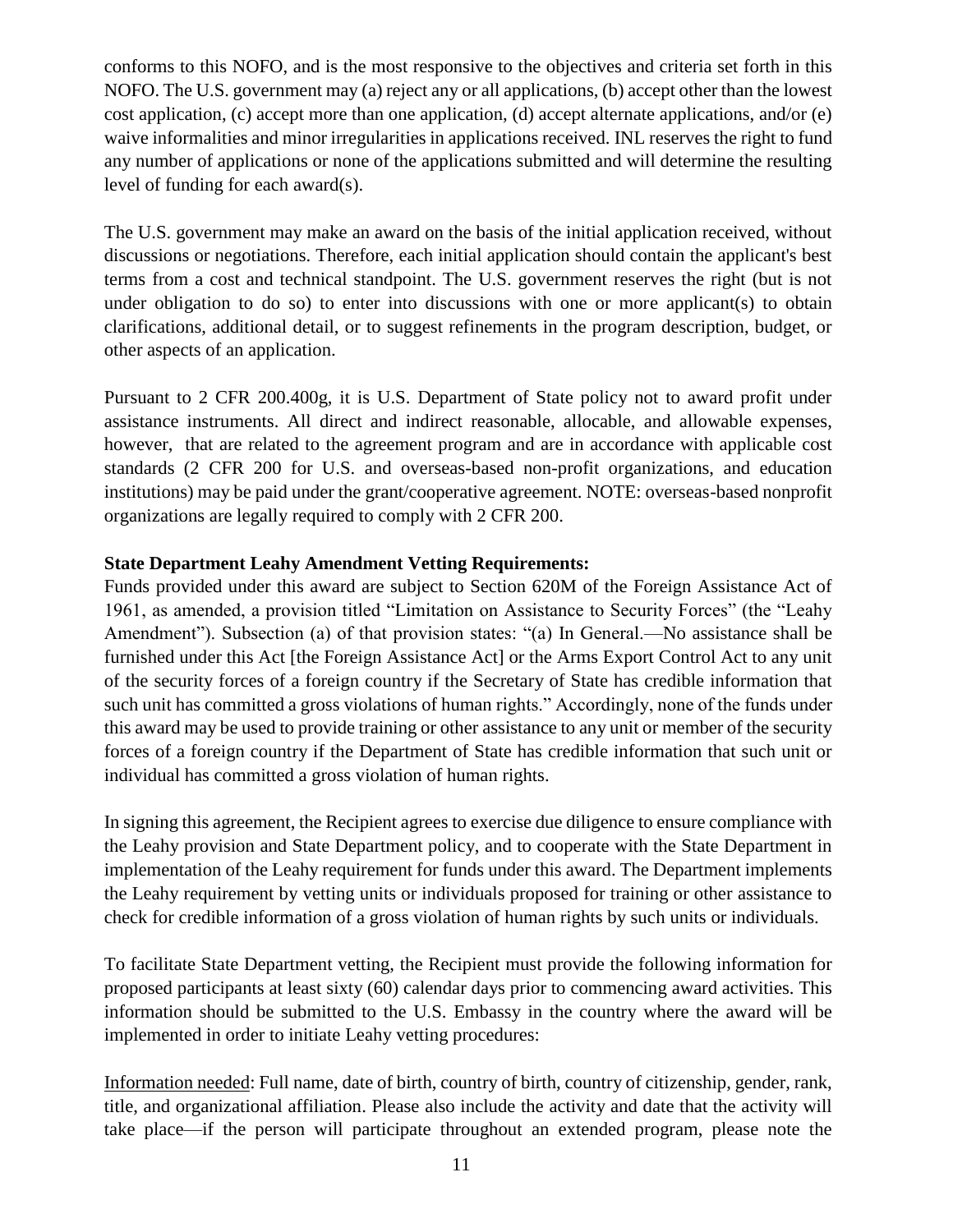timeframe. Participant information should be submitted in the format attached.

Information required for "security forces" personnel: The above information is needed for each member of a foreign police or military unit (security forces, broadly defined) who will participate in any activity under this award. This includes both civilian and military employees of security forces participating in any activities funded under this award, including training, workshops or meetings, conferences, or other activities.

The Recipient must collaborate with the relevant U.S. Embassy on a case-by-case basis to determine if the Leahy requirement applies to specific activities or proposed participants. Individuals who are not members of the security forces but who participate in activities under the award (e.g., politicians, academics, etc.) generally do not need to be vetted.

Submission Deadline: Each candidate must be cleared under Leahy vetting in advance of participation in activities funded under this award. The vetting process typically takes approximately one month, but may take longer if there are a large number of candidates or if issues arise. Thus, all information on proposed candidates must be received by the Embassy at least sixty (60) days in advance of the training event or other activity.

The Recipient agrees that it will not include any security forces candidate in training or other activities funded under this award until the State Department advises that the candidate has cleared Leahy vetting and is approved for participation.

# **[END OF SECTION II]**

# <span id="page-11-0"></span>**SECTION III – ELIGIBLITY INFORMATION**

Eligibility for this NOFO is limited to organizations that meet one of the following eligible organization types:

- U.S.-based non-profit/non-governmental organizations (NGOs);
- $\bullet$  U.S.-based educational institutions subject to section 501(c)(3) of the U.S. tax code;
- Foreign-based non-profits/non-governmental organizations (NGOs);
- Foreign-based educational institutions

### **AND**

- Applicants must have demonstrated experience implementing similar projects, preferably in the Costa Rica, or at least Central America. INL reserves the right to request additional background information on organizations that do not have previous experience administering similar programs and/or federal grant awards.
- Applicants must have the ability to produce documents (e.g. trainings materials, reports), deliver training, and conduct evaluations in Spanish and English. The applicant's staff should be proficient in English in order to fulfill reporting requirements.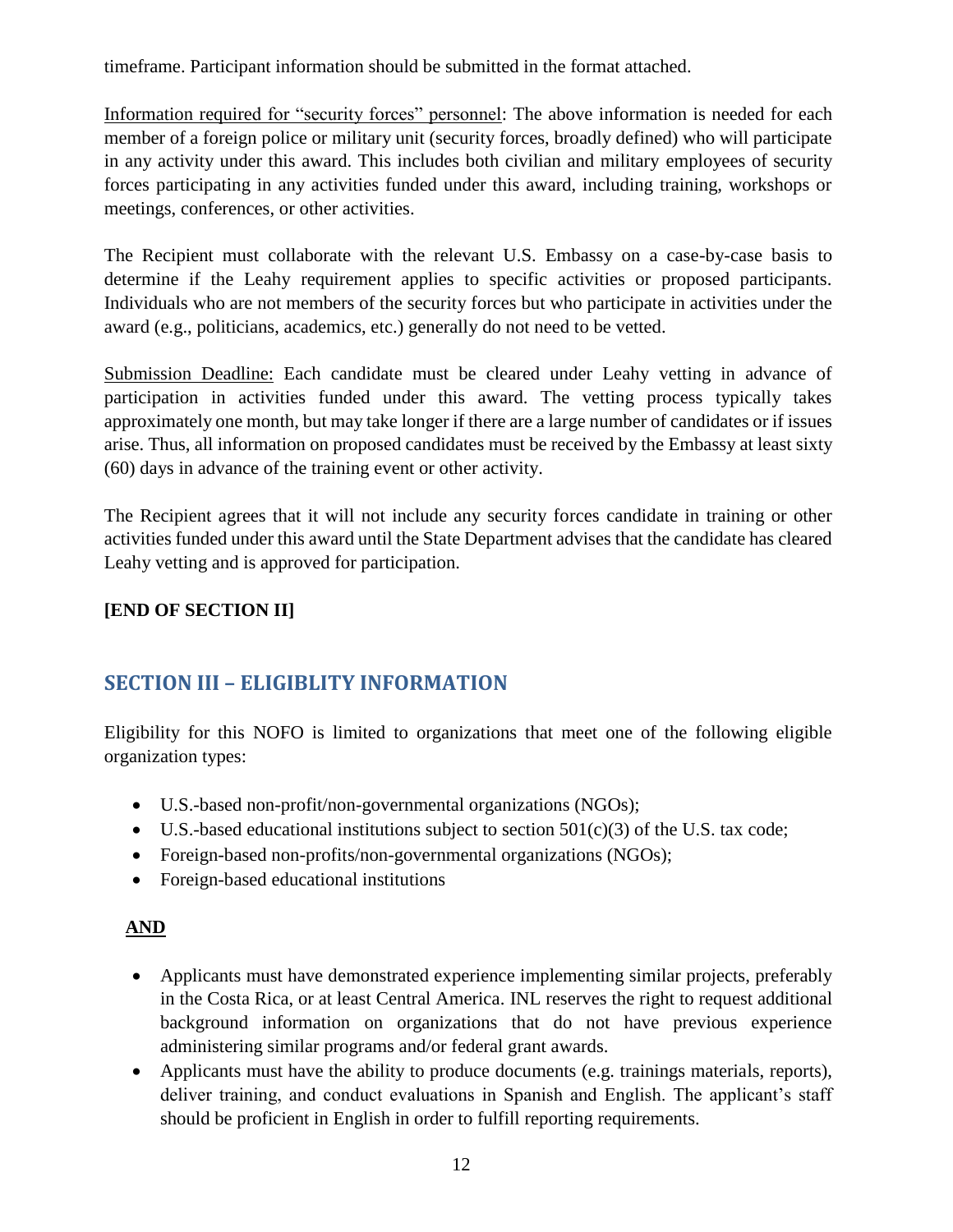Applicants must have existing, or the capacity to develop, active partnerships with stakeholders in order to successfully carry out the proposed program.

#### **OTHER ELIGIBILITY CONSIDERATIONS**

Organizations may form a consortium and submit a combined proposal. However, one organization should be designated as the lead applicant and other members as sub-award partners.

Public International Organizations (PIOs) and For-Profit Organizations are **excluded** from applying to this grant announcement.

To be eligible for a grant award, in addition to other conditions of this NOFO, organizations must have a commitment to non-discrimination with respect to beneficiaries and adherence to equal opportunity employment practices. INL is committed to an anti-discrimination policy in all of its programs and activities. INL welcomes applications irrespective of an applicant's race, ethnicity, color, creed, national origin, gender, sexual orientation, gender identity, disability, or other status.

Applicants are reminded that U.S. Executive Orders and U.S. law prohibits transactions with, and the provision of resources and support to, individuals and organizations associated with terrorism. It is the legal responsibility of the recipient to ensure compliance with these Executive Orders and laws. This provision must be included in any sub‐awards issued under this grant award.

### **[END OF SECTION III]**

# <span id="page-12-0"></span>**SECTION IV – REQUIRED APPLICATION DOCUMENTS**

### **Complete applications must include the following documents:**

#### **1. Completed and signed SF-424 and SF-424A forms**

- Submitted via www.grants.gov
- Refer to **Tab D** for instructions for completion of Standard Forms 424, 424A, and 424B.

#### **2. Proposal Narrative**

- Not to exceed **twenty (20) pages**. Please note the page limit does not include any other required documents (Risk Assessment, Timeline, etc.) in the page limit.
- This document should also include:
	- i. **Cover Page** should include organization name, project title, requested number of months, target country(ies), point(s) of contact, and requested funding amount
	- ii. **Table of Contents** should list all documents and attachments with page numbers
	- iii. **Executive Summary** should include a synopsis of the project, including a breakdown of the goals, objectives, activities, and expected results. Should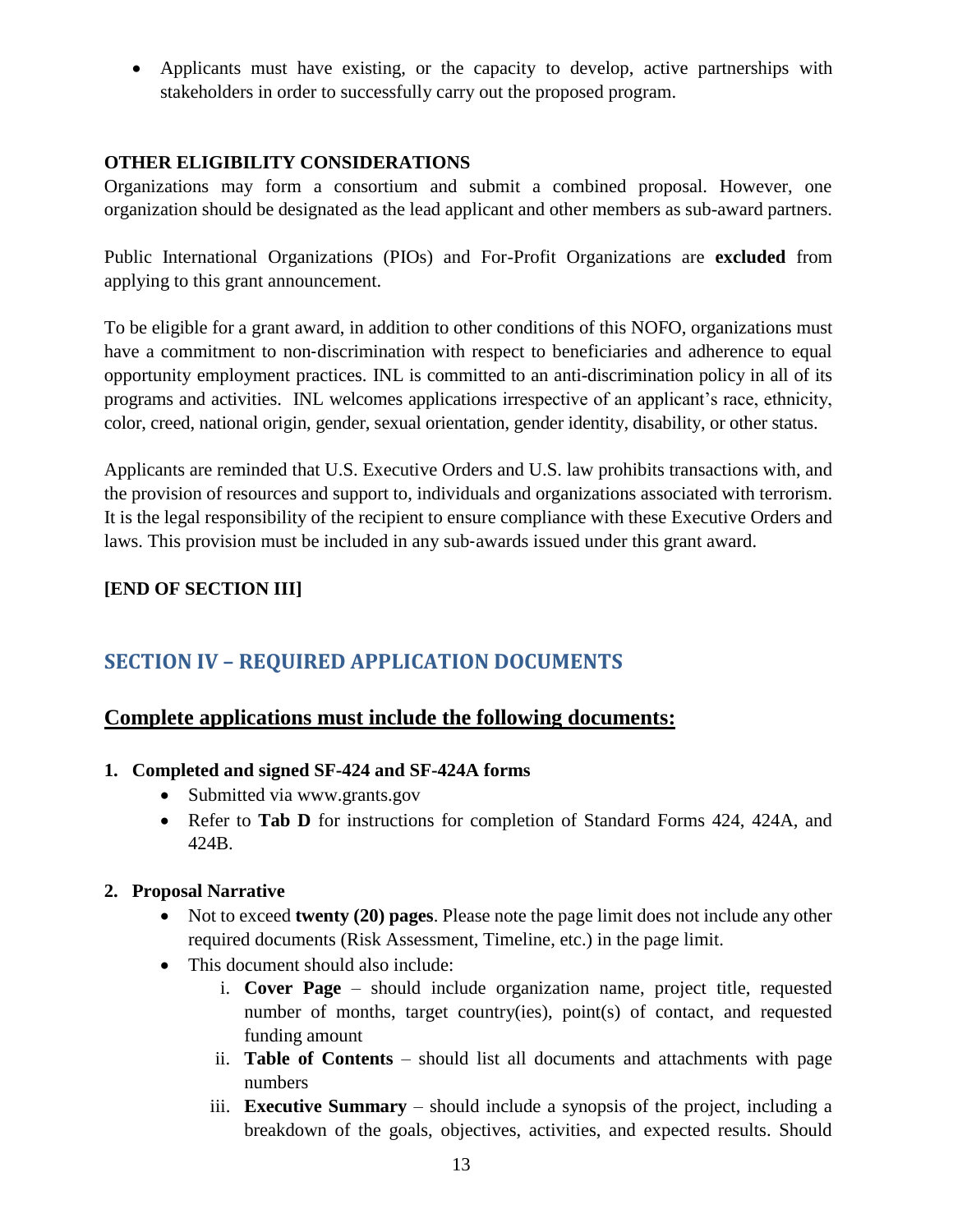include a brief statement on how the project is innovative, sustainable, and will have a demonstrated impact.

• Refer to **Tab A** below for more information on this section.

### **3. Monitoring and Evaluation Plan**

- Refer to **TAB B** below for more information on this requirement.
- A template is included under the Related Documents section of this announcement on www.grants.gov.

#### **4. Activity Map**

- This document connects goals and objectives to activities, outputs, and outcomes.
- A template is included under the Related Documents section of this announcement on www.grants.gov.

#### **5. Program Risk Analysis**

- Refer to **TAB B** below for more information on this requirement.
- A template is included under the Related Documents section of this announcement on www.grants.gov.

#### **6. Roles and responsibilities of key program personnel**

 Including short bios that highlight relevant professional experience that relates to the organization's capacity. Given the limited space, CVs are not recommended for submission.

#### **7. Timeline of the overall proposal**

 The timeline should provide a realistic time breakdown of start-up, activities, monitoring and evaluation efforts, and closeout.

### **8. Summary and Detailed Budget**

- In spreadsheet format (e.g. Microsoft Excel).
- Includes at least the following three columns: amount requested from INL, cost sharing contributions (if any), and total budget.
- Refer to **Tab C** below for more information on completing the Budget.
- A template is included under the Related Documents section of this announcement on www.grants.gov.

### **9. Budget Narrative**

- Includes an explanation and justification for each line item in the detailed budget spreadsheet, as well as the source and a description of all cost-share offered.
- Refer to **Tab C** below for more information on completing the Budget Narrative.
- A template is included under the Related Documents section of this announcement on www.grants.gov.

### **10. NICRA, if applicable**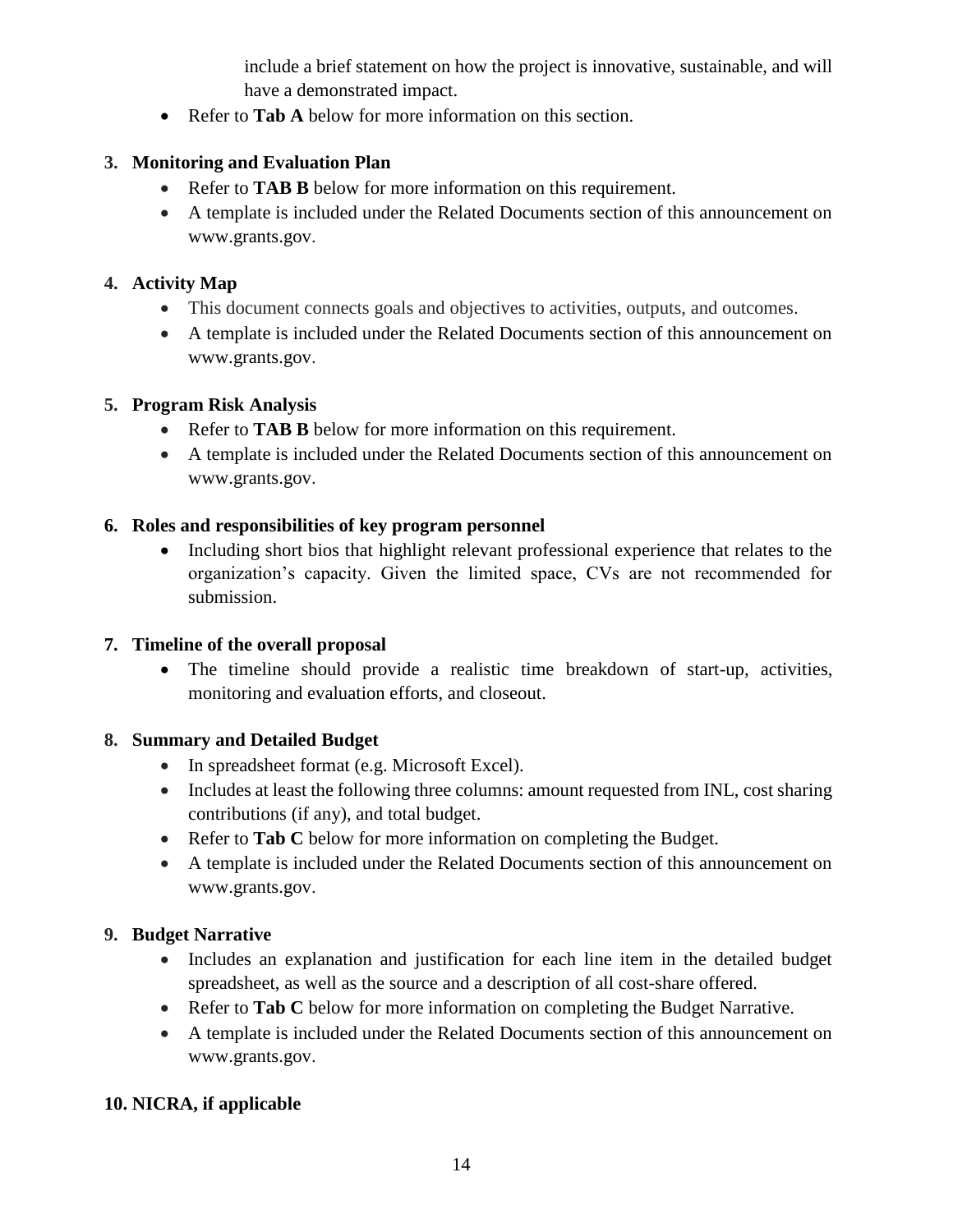- If your organization has a negotiated indirect cost rate agreement (NICRA) and will include NICRA charges in the budget, you must include the approved NICRA within the application.
- If your proposal includes subgrants to organizations basing their indirect costs on a NICRA, you must submit the applicable NICRA(s) as part of the application.
- The document will not be reviewed by the panelists, but rather used by program and grant staff if the submission is recommended for funding, and therefore does not count against the submission page limitations, as described above.
- If your organization **does not** have a negotiated indirect cost rate agreement (NICRA) please specify if your organization elects to charge the de minimis rate of 10% of the Modified Total Direct Costs (MTDC). If applicable, the de minimis rate must be included in the detailed budget and an explanation must be provided in the budget narrative.

# **11.** A copy of your organization's **most recent audit**, **if applicable**

- Required for organizations that meet the requirements in 2 CFR 200.500 Subpart F.
- If an audit cannot be provided, an explanation must be submitted with the proposal submission.

# **12. A list of previous and/or current U.S. federal assistance awards received**

- Including the awarding agency, point of contact, name of the project, start and end dates, and amount of the award.
- If a list of previous and/or current U.S. federal assistance awards received cannot be provided, an explanation **must** be submitted with the proposal submission.

# **13. INL Applicant Pre-Award Risk Survey**

- Complete the risk survey that reviews the applicant organization's financial capacity, policies, and infrastructure.
- A template is included under the Related Documents section of this announcement on www.grants.gov.

# **14. Attachments (optional)**

- Optional. Does not include any document requested by INL previously in this list.
- Not to exceed **five (5)** pages total, preferably in Microsoft Word, which may include: further timeline information, letters of support, memoranda of understanding (MOU)/agreement, etc.

INL retains the right to request additional documentation beyond those included in this list.

Applications that do not include all **required** components listed above will be deemed technically ineligible and will not be considered for funding.

# **APPLICATION TECHNICAL REQUIREMENTS**

Application documents should be formatted according to the following requirements: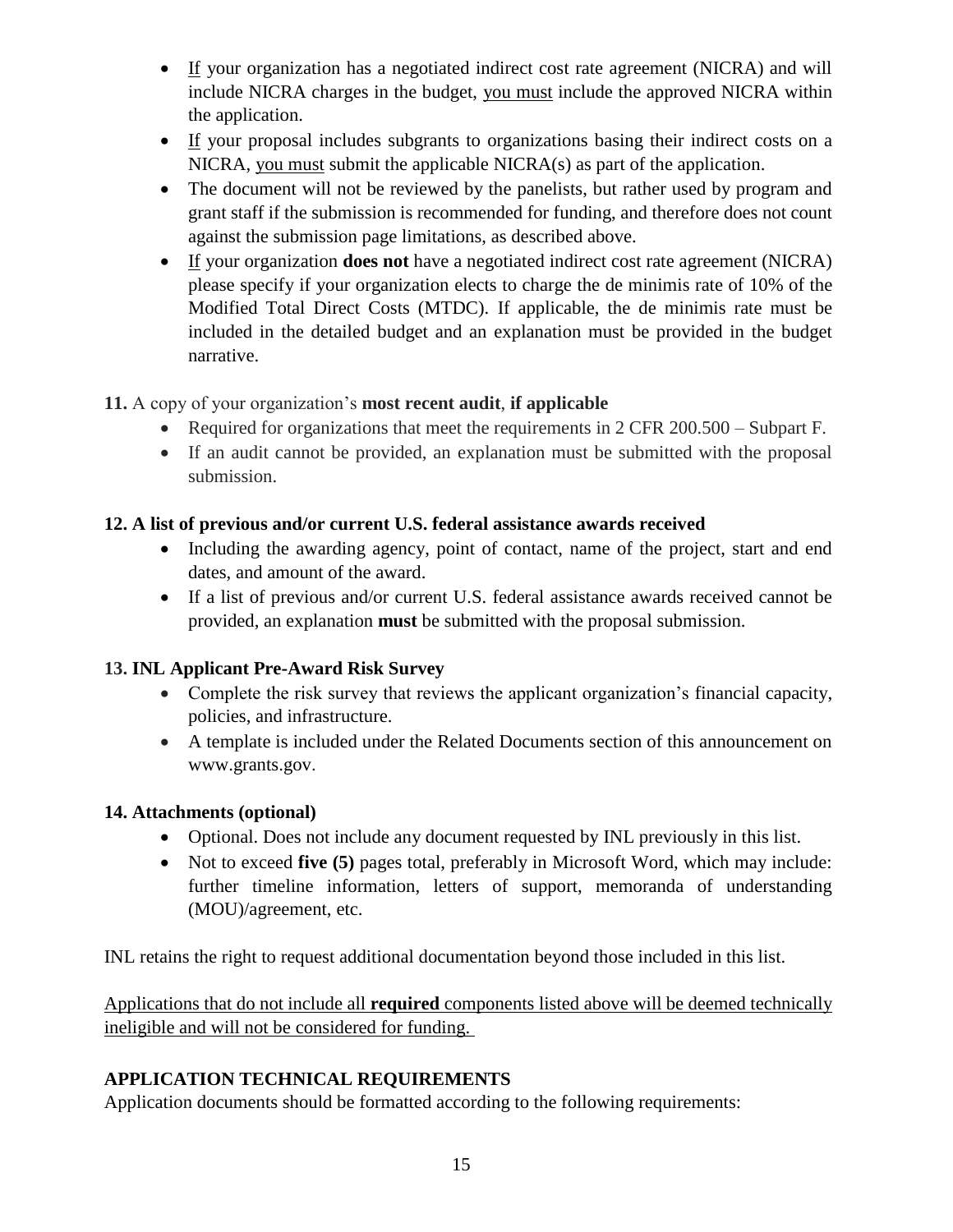- Pages are numbered and presented in an organized manner. Documents may be combined or in separate documents, as desired by the applicant
- Each document or component should include a label or title
- Adhere to standard document formatting (e.g. 8.5" x 11", standard margins (e.g. 1 in.), standard line spacing, 12 point font (where possible)

Technically eligible applications should adhere to the following requirements:

- Arrive electronically via grants.gov by the designated due date and time noted on page 1. If reasonable accommodations are granted for persons with disabilities or for security reasons, applications must still be received by INL by the designated due date and time noted in the NOFO
- Written in English and with all costs listed in U.S. Dollars. If an original document within the application is in another language, an English translation must be provided.
- Heed all instructions contained in the NOFO, including length and completeness of application, including all required documents; and
- Do not violate any of the guidelines stated in the NOFO.

It is the sole responsibility of the applicant to ensure that all of the documents submitted in the grant application package are complete, accurate, and current.

# **[END OF SECTION IV]**

# <span id="page-15-0"></span>**SECTION V – APPLICANT REGISTRATION INSTRUCTIONS**

### **SAM.GOV**

SAM.gov registration is required of all INL applicants prior to registering with www.grants.gov. The process of obtaining a SAM.gov registration may take anywhere from 1-5 weeks, so INL encourages applicants to begin this process as soon as possible. If an applicant has not fully complied with the SAM.gov registration requirements at the time of application, INL may determine that the applicant is unqualified to receive an award and use that determination as a basis for making an award to another applicant.

Any applicant listed on the Excluded Parties List System (EPLS) in SAM.gov is **not eligible** to apply for an assistance award in accordance with the OMB guidelines at 2 CFR 180 that implement Executive Orders 12549 (3 CFR, 1986 Comp., p. 189) and 12689 (3 CFR, 1989 Comp., p. 235), "Debarment and Suspension." Additionally, no entity listed on the EPLS can participate in any activities under an award. All applicants are strongly encouraged to review the EPLS in SAM.gov to ensure that ineligible entities are excluded from their applications.

Organizations physically located outside of the U.S. and territories must first request a NCAGE Code, followed by a DUNS number, and then the registration process in SAM.gov. The organization's name, address, and email information used to request your organization's Unique Entity Identifier (DUNS number) and the NCAGE Code must match exactly what is used to request the SAM.gov validation (e.g. upper/lower case letters, numerical characters, symbols, and spacing).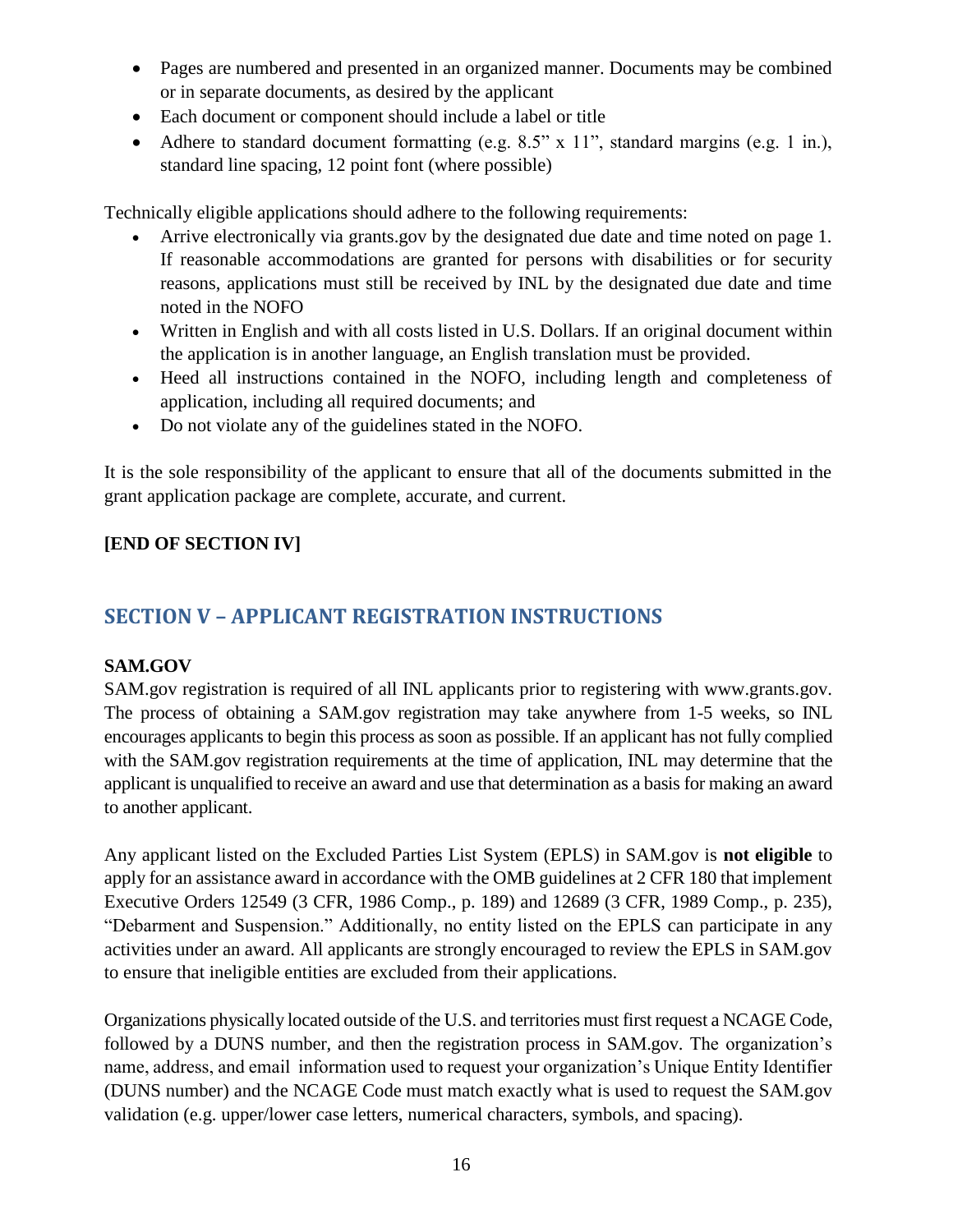Applicant organizations can obtain assistance for SAM.gov registration by using the following link: https:/[/www.fsd.gov](http://www.fsd.gov/) or by calling 1-866-606-8220 (U.S. calls) or +1-324-206-7828 (international calls). For international applicants, navigate to www.SAM.gov, click "Help" in the top navigation bar, then click "International Registrants" in the left navigation panel to access "Quick Start Guide for International Registrations" and "Helpful Hints".

Organizations must also maintain active SAM.gov registration with current information at all times during which they have an active Federal award or application under consideration by a Federal award agency. SAM.gov requires all entities to renew their registration once a year in order to maintain an active registration status in SAM.gov.

# **CAGE/NCAGE REGISTRATION**

NCAGE Codes are required for all foreign entities prior to starting a SAM registration.

Organizations can submit a request for an NCAGE Code using the NCAGE Request Tool at [https://eportal.nspa.nato.int/AC135Public/CageTool/request-new-cage.](https://eportal.nspa.nato.int/AC135Public/CageTool/request-new-cage) For additional information, call 1-269-961-4623 or email [NCAGE@dlis.dla.mil.](mailto:NCAGE@dlis.dla.mil)

For U.S.-based organizations, a **CAGE** code will automatically be assigned to your entity once you submit your entity's registration in SAM.gov and the TIN validation has been returned.

Tip: The organization's name, address, and email information must match exactly in the applications for CAGE/NCAGE registration, DUNS Number, and SAM.gov Registration. All letter capitalization, numerical characters, symbols, and spacing must be written exactly the same or you will receive error messages when applying for the NCAGE code.

# **[UNIQUE ENTITY IDENTIFIER \(DUNS NUMBER\)](http://www.grants.gov/web/grants/applicants/organization-registration/step-1-obtain-duns-number.html)**

All applicant organizations, both foreign and domestic, must obtain a DUNS number. U.S.-based organizations may request a DUNS number by calling 1-866-705-5711 or sending an email to SAMHelp@dnb.com. The DUNS number is usually provided immediately. Foreign organizations may request a DUNS number on the Dun & Bradstreet website at [http://fedgov.dnb.com/webform/CCRSearch.do?val=1.](http://fedgov.dnb.com/webform/CCRSearch.do?val=1) If further assistance is required, email SAMHelp@dnb.com.

### **GRANTS.GOV REGISTRATION**

To apply for a grant, applicants must complete the www.grants.gov registration process. The registration process can take 10 business days or longer, so INL encourages applicants to begin the process promptly.

This link provides information about completing the registration process: http://www.grants.gov/web/grants/applicants/organization-registration.html.

International applicants must complete supplementary requirements for doing business with the United States government. Please ensure that your organization has obtained an NCAGE code, a Unique Entity Identifier (also referred to as DUNS number), and an active status in SAM.gov prior to registering in Grants.gov.

INL bears no responsibility for disqualification that result from applicants not being registered before the due date, for system errors in Grants.gov, or other errors in the application process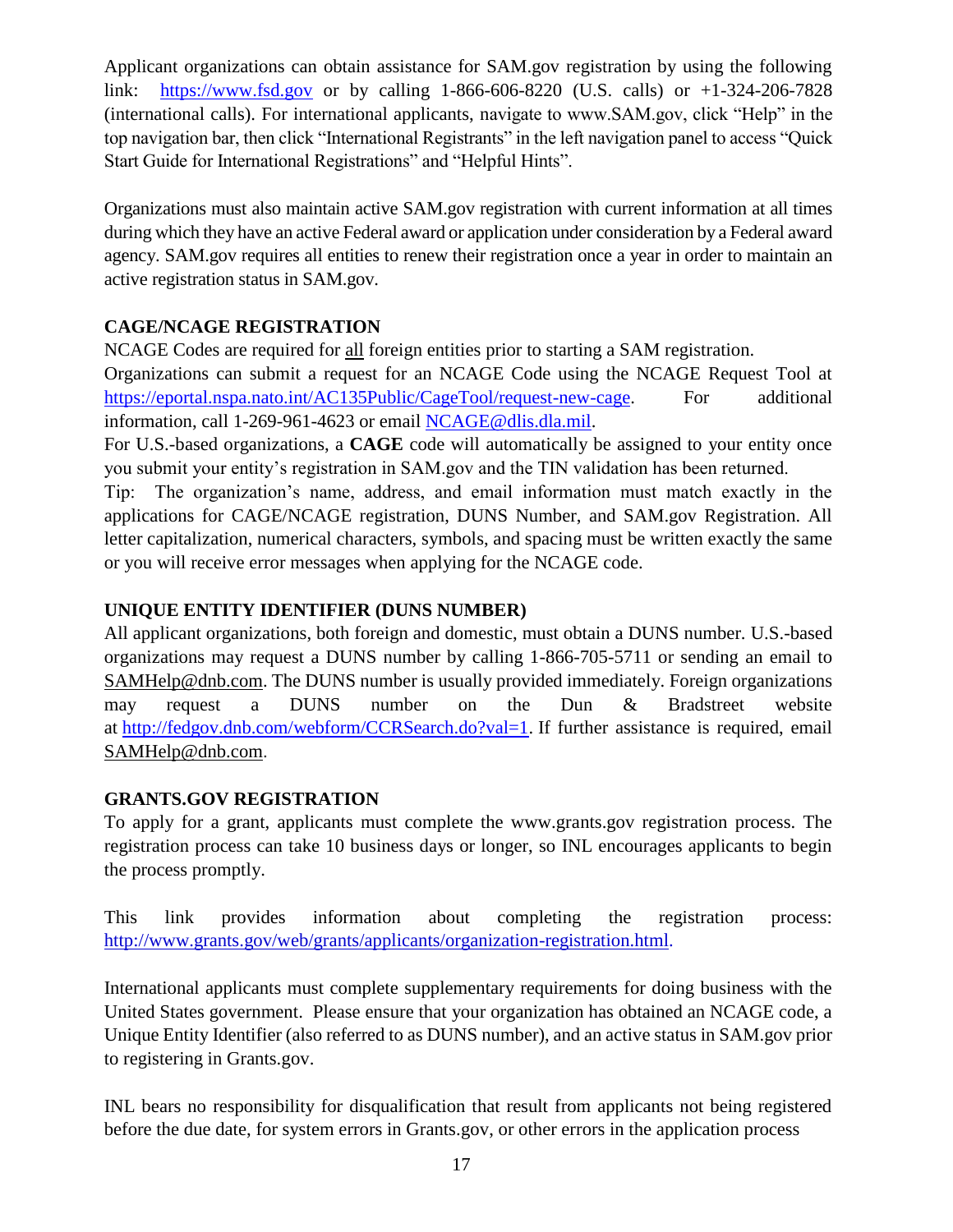If you have difficulty registering on [www.grants.gov,](http://www.grants.gov/) please contact the Help Desk at: 1-800-518- 4726 (U.S. callers), 1-606-545-5035 (international callers), or via email at [support@grants.gov](mailto:support@grants.gov) for technical assistance. The Contact Center is available 24 hours a day, seven days a week (except federal holidays). You may also obtain online assistance at [https://www.grants.gov/web/grants/applicants/applicant-faqs.html.](https://www.grants.gov/web/grants/applicants/applicant-faqs.html)

### **[END OF SECTION V]**

# <span id="page-17-0"></span>**SECTION VI – APPLICATION REVIEW INFORMATION**

The technical applications and proposal submissions will be evaluated in accordance with the Technical Evaluation Criteria set forth below. Technical evaluation of applications will be based on the extent and appropriateness of proposed approaches and feasibility of achieving the strategic objectives, in accordance with the following criteria.

If award is not made on the initial applications, INL may request clarification and supplemental materials from applicants whose applications have a reasonable chance of being selected for award. The entry into discussion is to be viewed as part of the evaluation process and shall not be deemed by INL or the applicants as indicative of a decision or commitment upon the part of INL to make an award to the applicants with whom discussions are being held.

#### **TECHNICAL EVALUATION CRITERIA**

A technical evaluation committee, using the criteria shown in this Section, will evaluate the technical applications. The various functional elements of the technical criteria are assigned weighted scores, so that the applicants will know which areas require emphasis in the preparation of applications.

Where technical applications are considered essentially equal, cost may be the determining factor. Applicants should note that these criteria serve as the standard against which all applications will be evaluated and serve to identify the significant matters which applicants should address in their applications.

The relative importance of each criterion is indicated by the number of points assigned. A total of 100 points is possible.

#### **Quality of Program Idea (Total Possible Points - 25):**

- Responsive to the solicitation  $(5)$
- Appropriate in the country/regional context  $(5)$
- Exhibits originality, substance, and precision (5)
- Prioritizes innovation but is feasible  $(5)$
- In countries where similar activities are already taking place, provides an explanation as to how new activities will not duplicate or merely add to existing activities (5)

### **Program Planning/Ability to Achieve Objectives (Total Possible Points – 25):**

• Includes a clear articulation of how the proposed program activities contribute to the overall program objectives (3)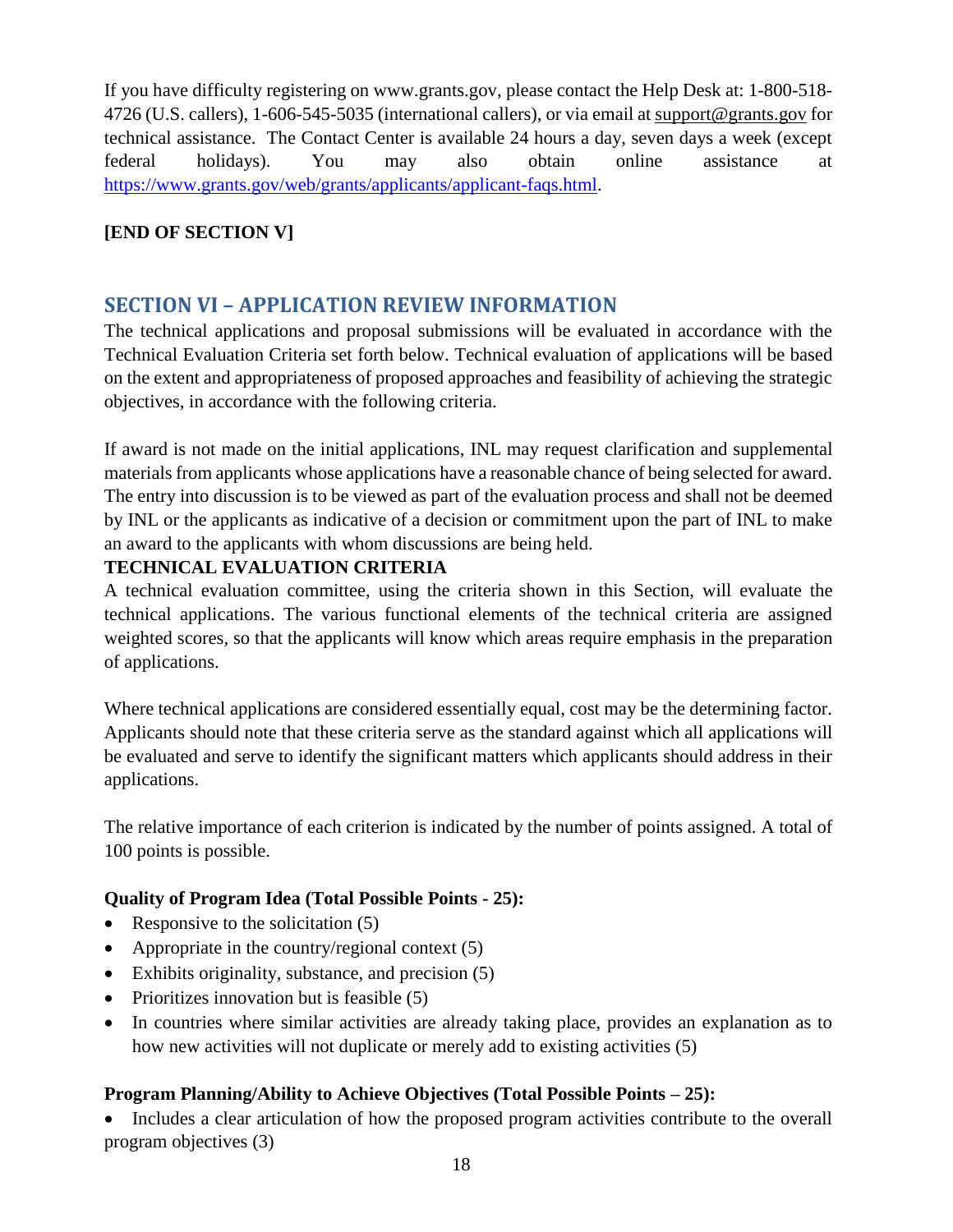- Each activity is clearly developed and detailed (3)
- Provides a comprehensive quarterly work plan for project activities that demonstrates substantive undertakings within the logistical capacity of the organization (3)
- Objectives are clear, specific, attainable, measurable results-focused and placed in a reasonable time frame (3)
- Addresses how the program will engage or obtain support from relevant stakeholders and identifies local partners where appropriate (3)
- Describes the division of labor among the direct applicant, any partners and any potential subgrantees (2)
- Proposal clearly articulates understanding of the security situation/operating environment and plans for ensuring safety of participants (2)
- $\bullet$  Includes contingency plans for potential difficulties in executing the original work plan (6)

### **Program Monitoring and Evaluation (Total Possible Points - 15):**

The Monitoring and Evaluation (M&E) Plan includes:

- Narrative explaining how monitoring and evaluation will be carried out and who will be responsible for monitoring and evaluation activities (5)
- Table listing by program objectives the output- and outcome-based performance indicators with baselines and (yearly and cumulative) targets; data collection tools; data sources; types of data disaggregation, if applicable; and frequency of monitoring and evaluation (7)
- Includes an external midterm and/or final evaluation or justification for why one is not included (3)

# **Multiplier Effect/Sustainability of Impact Rating (Total Possible Points - 10):**

- Clearly delineates how elements of the program will have a multiplier effect  $(5)$
- Clearly delineates how impact will be sustainable beyond the life of the grant (5)

### **Institution's Record and Capacity Rating (Total Possible Points - 10):**

- The proposal demonstrates an institutional record of successful programs in the proposed country and the content area (4)
- Personnel and institutional resources are adequate and appropriate to achieve the project's objectives (2)
- Roles, responsibilities, and brief bios/resumes are included for primary staff, and demonstrate relevant professional experience (2)
- Applicant is a current/past Department of State grantee where performance was/is on target showed/shows responsible fiscal management OR the proposal is from a new applicant and proposal demonstrates capacity for responsible fiscal management illustrates success in similar sized projects (2)

### **Cost Effectiveness/Cost Sharing (Total Possible Points - 15):**

- The overhead and administration of the proposal, including salaries and honoraria, are explained and justified for the work involved (5)
- All budget items are necessary, appropriate and linked to program objectives (5)
- Personnel costs are reasonable for the work involved (5)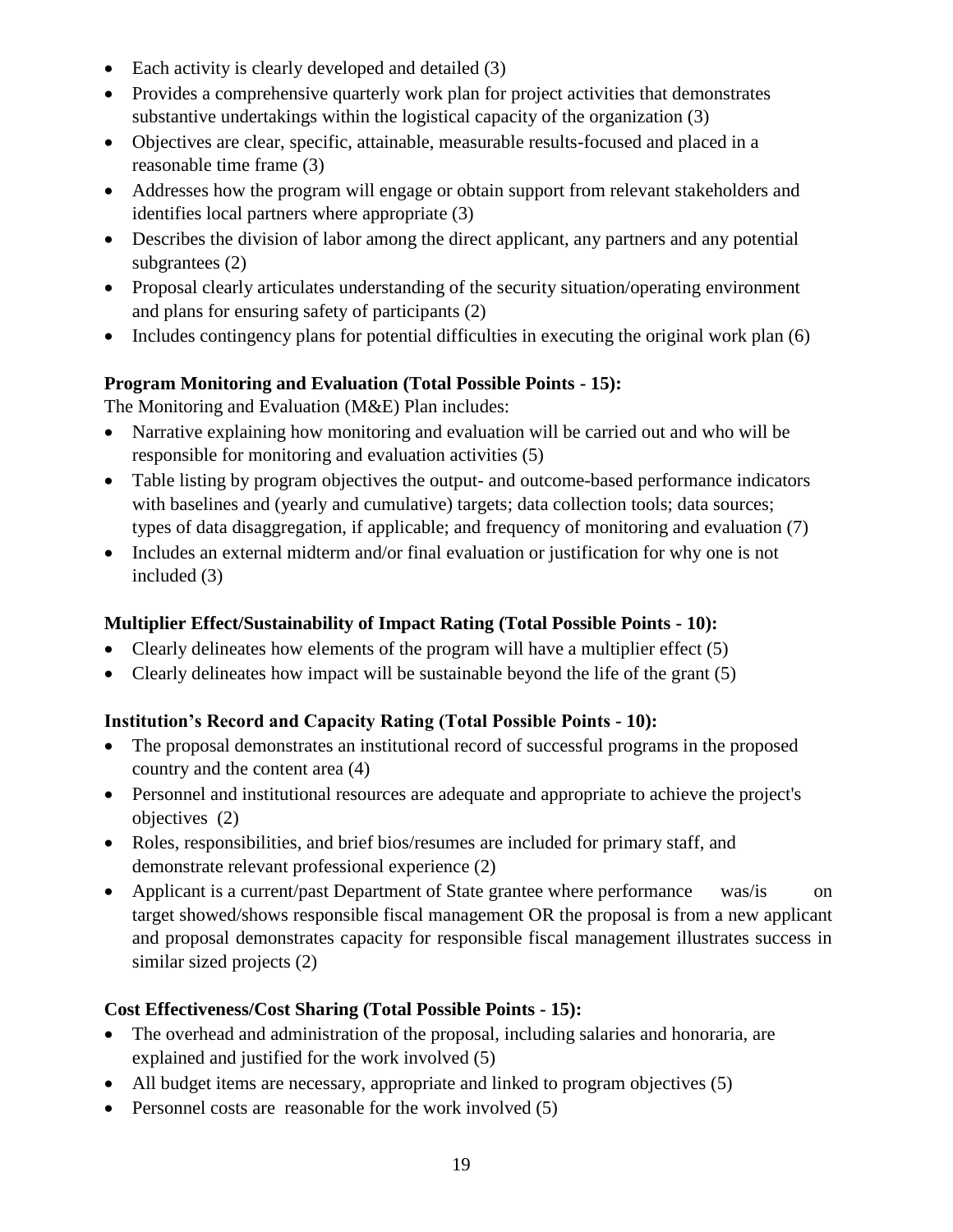#### **COST EVALUATION**

Cost will be evaluated for realism, reasonableness, allowability, allocability, and cost effectiveness. The pre-award evaluation of cost effectiveness will include an examination of the application's budget detail to ensure it is a realistic financial expression of the proposed project and does not contain estimated costs that may be unallocable, unreasonable, or unallowable. Applications that have more efficient operational systems that reduce operation costs will be favorably considered.

Applications that maximize direct activity costs including cost sharing and that minimize administrative costs are encouraged. Other considerations are the completeness of the application, adequacy of budget detail and consistency with elements of the technical application. In addition, the organization must demonstrate adequate financial management capability, to be measured by a responsibility determination.

#### **[END OF SECTION VI]**

# <span id="page-19-0"></span>**SECTION VII – FEDERAL AWARD ADMINISTRATION INFORMATION**

#### **FEDERAL AWARD NOTICES**

The successful applicant(s) will be notified via email that its proposal has been selected to move forward in the review process; this email is **not** an authorization to begin performance. The Grants Officer is the Government Official delegated the authority by the U.S. Department of State Procurement Executive to write, award, and administer grants and cooperative agreements. The assistance award agreement is the authorizing document and it will be provided to the recipient through email transmission. The recipient may only incur obligations against the award beginning on the start date outlined in the DS-1909 award document that has been signed by the INL Grants Officer. Organizations whose applications will not be funded will also be notified via email by INL.

#### **SUBSTANTIAL INVOLVEMENT**

INL shall be substantially involved during the implementation of the award agreement in the following ways:

- 1) Approval of the recipient's annual work plans, including: planned activities for the following year, travel plans, planned expenditures, event planning, and changes to any activity to be carried out under the Cooperative Agreement;
- 2) Approval of specified key personnel;
- 3) Approval of sub-award recipients (if any), and concurrence on the substantive provisions of the sub-awards; and coordination with other cooperating agencies; and
- 4) Approval of Monitoring and Evaluation Plan
- 5) Other country specific or program specific approvals will be included in the award documents

#### **TERMS AND CONDITIONS**

Recipients will be held to the U.S. Department of State terms and conditions and the Award Specific Provisions. It is the recipient's responsibility to ensure they are in compliance with all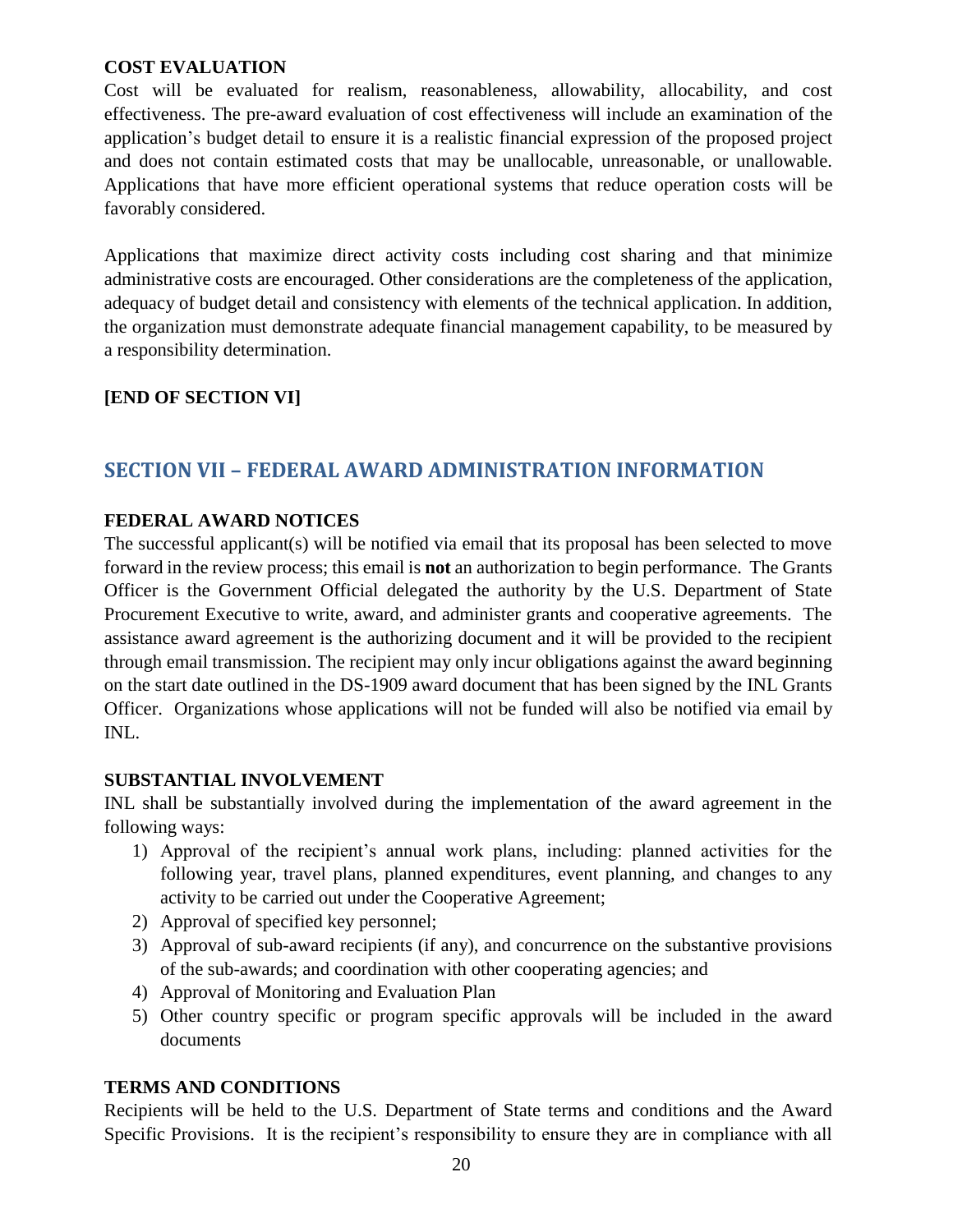applicable terms, conditions, and OMB guidance and requirements. Those organizations found to be in non-compliance may be found ineligible for future funding or designated high risk by the Grants Official for an award under this announcement.

### **2 CFR 200 Uniform Administrative Requirements, Costs Principles, and Audit Requirements for Federal Awards**

All applicants must adhere to the regulations found in [2 CFR 200 Uniform Administrative](http://www.ecfr.gov/cgi-bin/text-idx?tpl=/ecfrbrowse/Title02/2cfr200_main_02.tpl)  [Requirements, Costs Principles, and Audit Requirements for Federal Awards.](http://www.ecfr.gov/cgi-bin/text-idx?tpl=/ecfrbrowse/Title02/2cfr200_main_02.tpl)

### **BRANDING REQUIREMENTS**

As a condition of receipt of a grant award, all materials produced pursuant to the award, including training materials, materials for recipients or materials to communicate or promote with foreign audiences a program, event, project, or some other activity under an agreement, including but not limited to invitations to events, press materials, and backdrops, podium signs, etc. must be marked appropriately with the standard, rectangular U.S. flag in a size and prominence equal to (or greater than) any other logo or identity. Note: Exceptions to the branding requirement are allowable under certain conditions. If an applicant is notified that their award has been chosen for funding, the Grants Officer will determine, in consultation with the applicant, if an exception is applicable.

# **REPORTING REQUIREMENTS**

Recipients are required to submit quarterly program progress and financial reports throughout the project period. Progress and financial reports are due 30 days after the reporting period. Final certified programmatic and financial reports are due 90 days after the close of the project period.

- First Quarter (October 1 December 31): Report due by January 30
- Second Quarter (January  $1 \text{March } 31$ ): Report due by April 30
- Third Quarter (April  $1 -$  June 30): Report due by July 30
- Fourth Quarter (July  $1 -$  September 30): Report due by October 30

All reports are to be submitted electronically via email to the Grants Officer and Grants Officer Representative noted in the award agreement.

Awardees that are deemed to be high risk may be required to submit more extensive and frequent reports until their high risk designation has been removed by the Grants Officer.

The awardee must provide to INL an inventory of all the U.S. government provided equipment purchased with grant funds using the SF-428 forms on an annual basis.

# **[END OF SECTION VII]**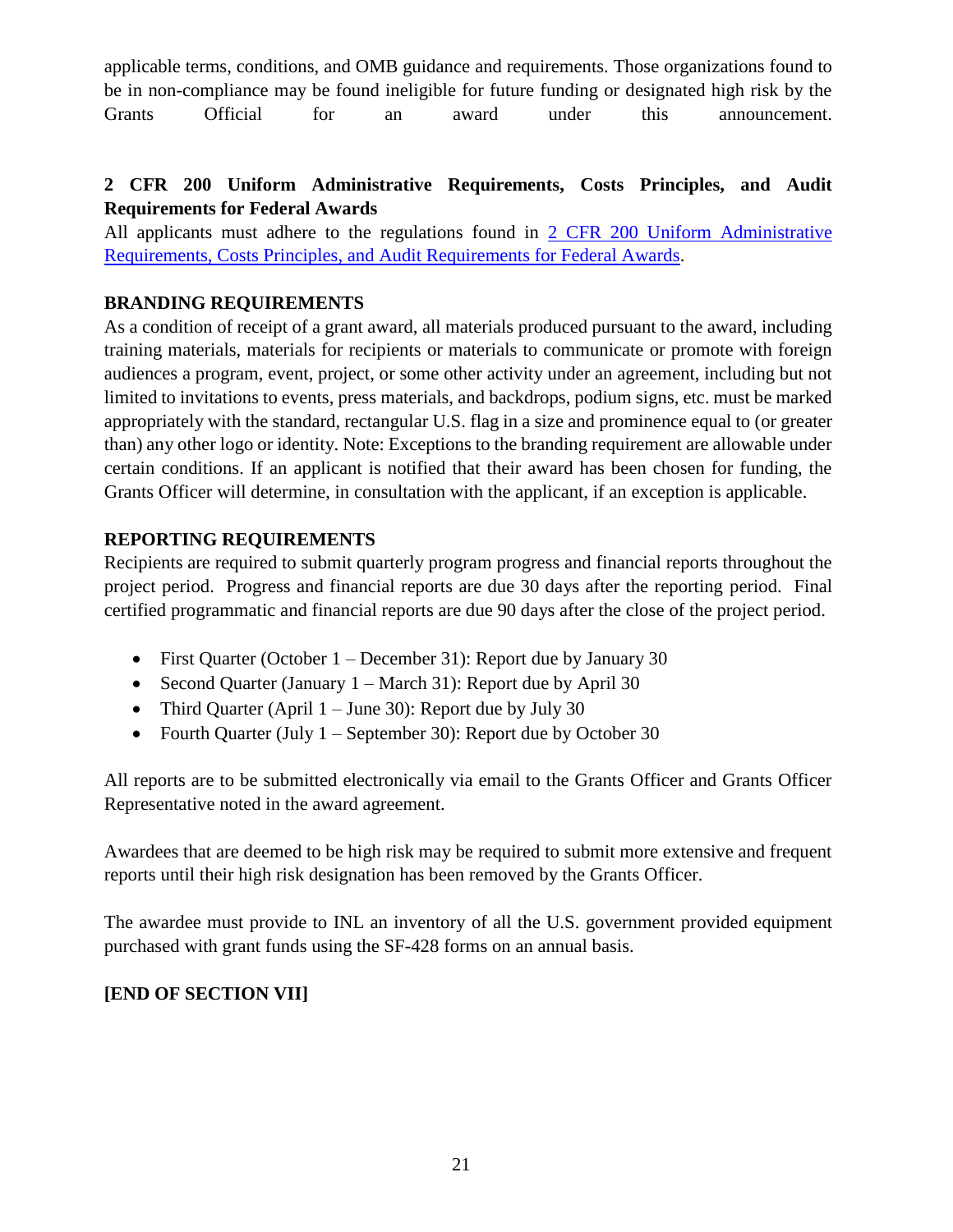# **TAB A: PROPOSAL GUIDELINES**

#### <span id="page-21-0"></span>**Proposals should include the following components:**

- Introduction and Problem Statement
- Planned Activities
- Indicators

**Problem Statement and Rationale:** Describe the problem and how the project will achieve or contribute to achieving a sustainable solution and a measurable outcome. The applicant should explain the extent of existing assistance within the particular geographic area, and how the proposed intervention may complement (or differ from) other similar interventions. The implementer should also explain, as necessary, the particular experience and qualifications they bring to the project. The rationale should also reflect understanding of the priorities and policies of the bureau/post or program with which this agreement is associated.

**Planned Activities and Indicators:** Describe the planned activities, and relevant stakeholders for implementation. The implementer should highlight key stakeholders and their expected role in the project, along with any contingencies. The implementer should list assumptions that are dependent on the ultimate success of the project. This could include elements like geographic location, coordination efforts with other international organizations, or political will from host governments, private sector, and NGOs. As appropriate, limited contingency possibilities should be included in the proposal, in case the initial planning assumptions are not met. Example of a planned activity and contingency:

| <b>Planned Activity</b>                                                 | Contingency                                                                                |
|-------------------------------------------------------------------------|--------------------------------------------------------------------------------------------|
| Energy efficiency workshops                                             | <i>if</i> If government of Mexico doesn't engage at the                                    |
|                                                                         | collaboration with the government of expected level, project team will look to othe        |
|                                                                         | Mexico and other representatives from the regional stakeholders, such as the OAS, to assis |
| Latin America region, focused on raisin, in convening key stakeholders. |                                                                                            |
| awareness of energy efficiency standards.                               |                                                                                            |

In the proposal, there should be a clearly defined link between each of these elements: Problem Statement  $\rightarrow$  Planned Activities/Inputs  $\rightarrow$  Process Indicators  $\rightarrow$  Output Indicators  $\rightarrow$ Outcome Indicators  $\rightarrow$  Impact

**Process Indicators** measure the activity that has been completed. Please delineate the specific activities to be conducted, such as workshops, roundtables, trainings, forums, exchanges, policy dialogues, etc. All indicators must include targets. Example of a process indicator:

**Process Indicato** 50 women trained in energy efficiency standards

**Output Indicators,** otherwise known as deliverables associated with the agreement, should be included. Unlike process indicators, outputs are what is produced, and are often tangible. At this level, it is the measurement of ability, knowledge, skills, or access. All indicators must include targets. Example of an output indicator involving the same participants: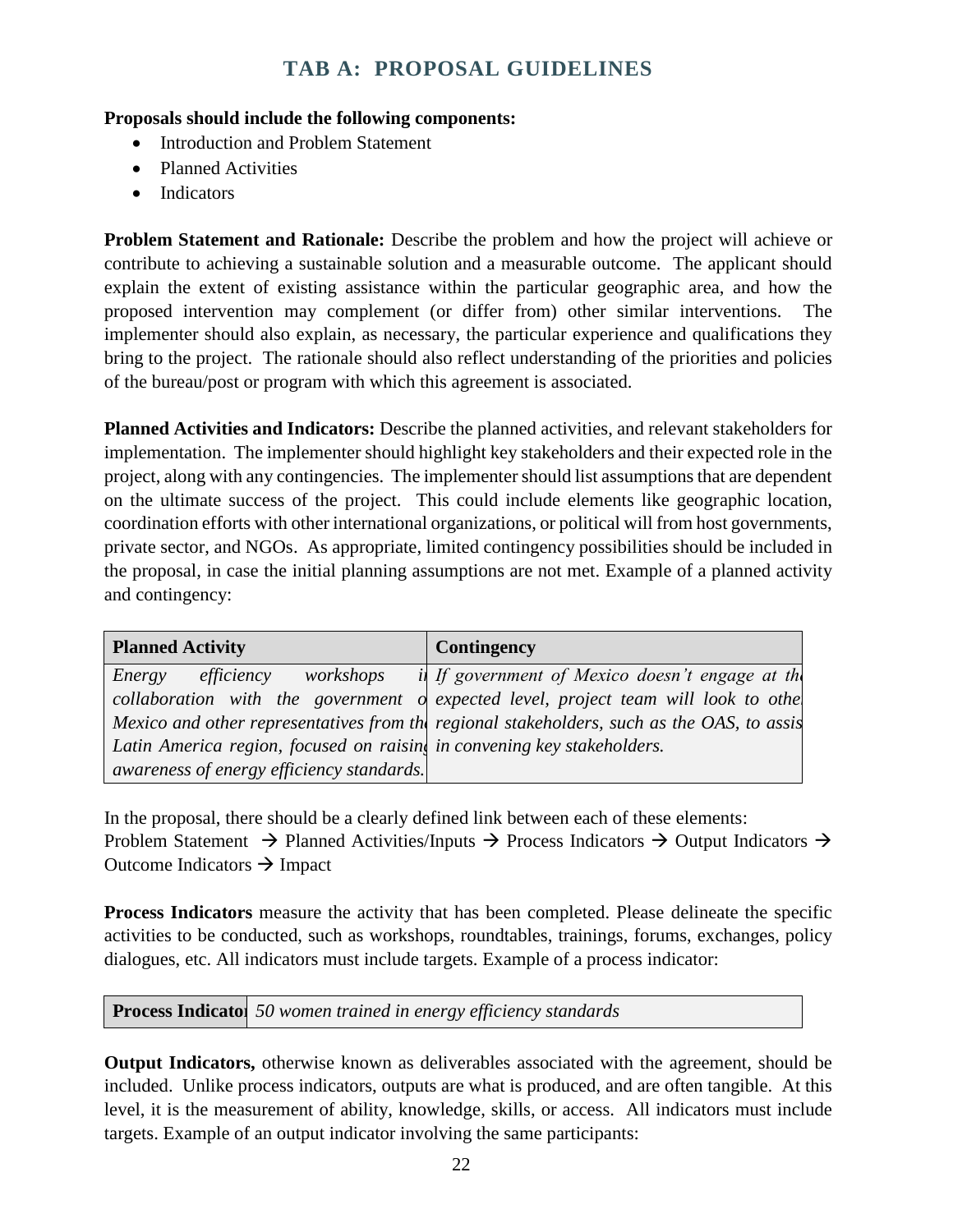| <b>Output Indicator</b> | 80 percent of participants demonstrate at least 75 percent improvement in |
|-------------------------|---------------------------------------------------------------------------|
|                         | understanding of updated policies                                         |

**Outcome Indicators** measure the change in system or behavior or practice. Expected outcomes are the results that come from a series of activities that are necessary to achieve impact. All indicators must include targets. Example of an outcome indicator:

| <b>Outcome</b>   | 30 percent of efficiency standards being implemented in a participant'. |
|------------------|-------------------------------------------------------------------------|
| <b>Indicator</b> | country as a result of participant's participation.                     |

All indicators **must** include measurable, numerical targets, which should serve as the foundation for monitoring and evaluation efforts. Ultimately, proposed activities and achievement of indicator targets will lead to impact.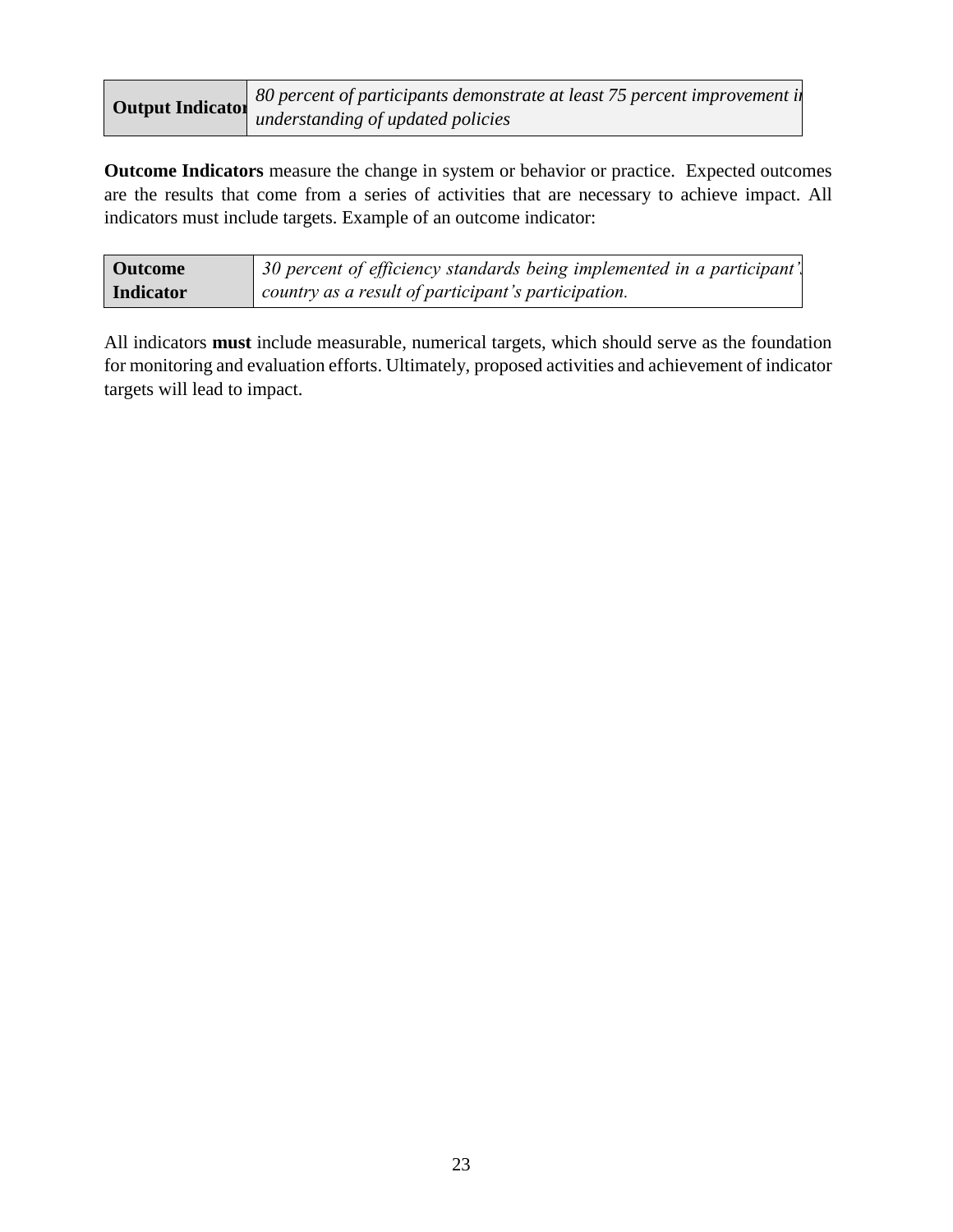# <span id="page-23-0"></span>**TAB B: PROGRAM MONITORING AND EVALUATION PLAN AND PROJECT RISK ANALYSIS**

INL will work with recipient organizations to implement the appropriate monitoring and evaluation plan that meets both the needs of the bureau and the implementing partner. Incorporating a well-designed monitoring and evaluation component into a project is one of the most efficient methods of documenting the progress and potential success of a program. Successful monitoring and evaluation depend on the following:

- Setting objectives that are specific, measurable, attainable, results-focused, and placed in a reasonable time frame (SMART);
- Linking project activities to stated objectives;
- Developing key performance indicators that measure realistic progress towards the objectives.

INL expects implementing organizations will track participants or partners as appropriate and be able to respond to key evaluation questions, including satisfaction with the program/training, information learned as a result of the program/training, changes in attitude and behavior as a result of the program, and effects of the program on institutions in which participants work or partner with. Applicants should include the monitoring and evaluation process in their timeline.

Recipients will be required to provide reports with an analysis and summary of their findings, both quantitative and qualitative, in their regular quarterly progress reports to INL.

Performance indicators should be clearly defined, and are in many cases quantifiable. Qualitative indicators are encouraged if they provide a reliable means to measure a particular phenomenon or attribute. A good guide for determining the quality of performance indicators is the acronym SMART – i.e., are the indicators: specific, measureable, attainable, realistic, and timely.

Indicators can focus on (i) inputs / process (measures activities or the necessary components for an activity to occur—e.g. training curriculum developed), (ii) outputs (products and services delivered from project activities, and often stated as an amount—e.g. 100 civil society organization members trained in organizational fundraising, 60 radio programs produced), and (iii) outcomes (the specific results of a project, which are often measured as a degree of change—after receiving training on effective engagement in the political process, 40% of female participants ran for a seat in parliament).

The monitoring and evaluation plan **must** include, at a minimum, the following elements:

• Indicators, as described in Tab A, as well as details on how each indicator will be measured, frequency of the measurements, units of measure, etc. Provide indicators at the output and outcome levels. Monitoring and evaluation plans should include a chart component that clearly delineates indicators and targets. All indicators must include measurable, numerical targets. (see attached sample Monitoring and Evaluation template)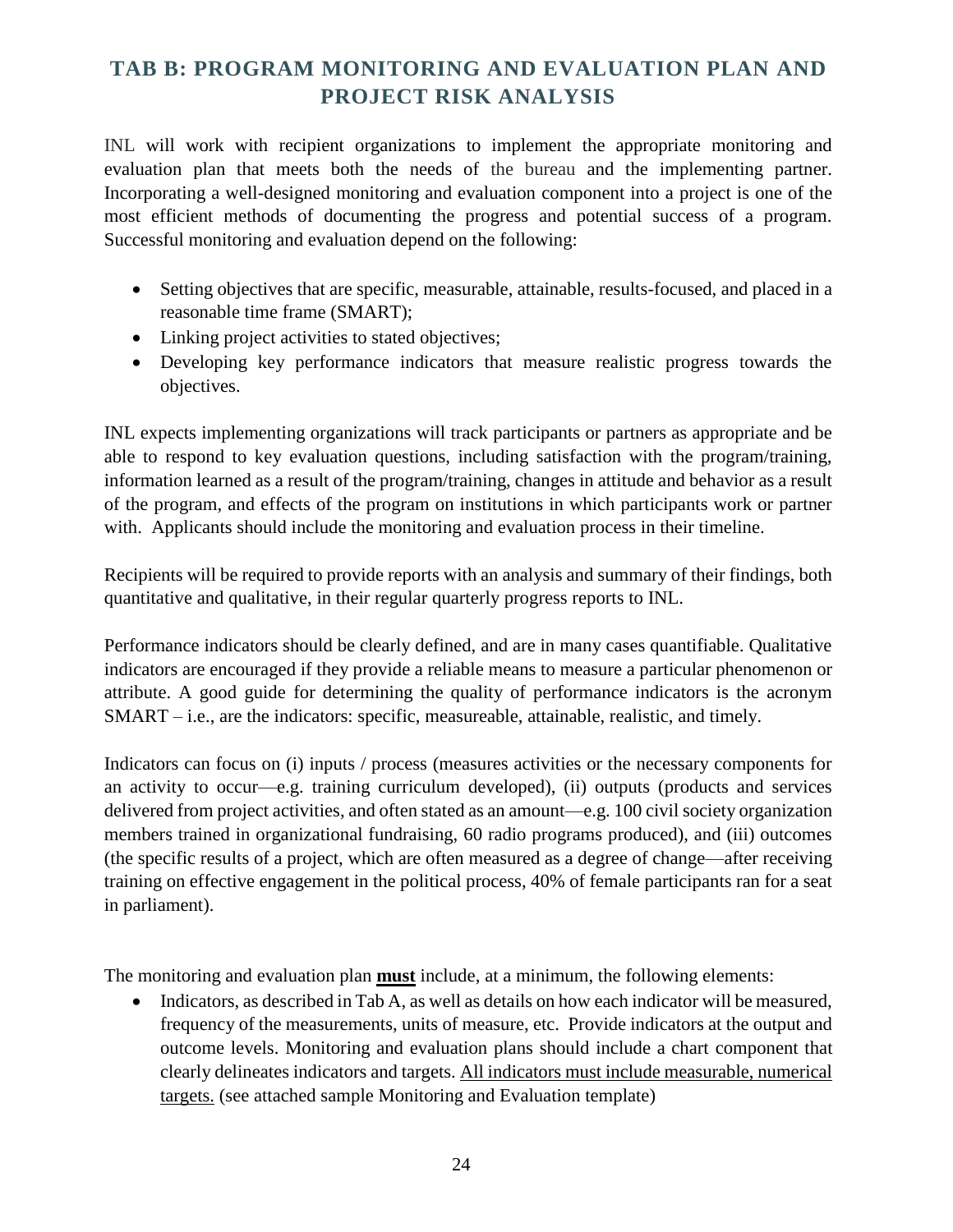- Establish, where possible, performance baseline data and expected performance targets for each indicator/outcome. In some cases, the baseline may be zero.
- Describe monitoring and evaluation tools, including methods or methodology, that will be used.
- Plans should describe the projected outcomes and a dissemination plan where applicable, and how the project's impact and effectiveness will be monitored and evaluated throughout the project.

#### **PROGRAM RISK ANALYSIS**

Risks are unavoidable – all programs inherently contain both internal and external risks. However, with proper identification and management, risks can be prepared for, minimized or mitigated. The purpose of a risk analysis is to identify the internal and external risks associated with the proposed program in the application, rate the likelihood of the risks, rate the potential impact of the risks on the program, and identify actions that could help mitigate the risks. A risk analysis should not be considered a one-time exercise or a static document. INL defers to organizations to conduct adequate risk analysis and remediation for all of its operations and advises that risk analysis and remediation occur throughout the life of a program and should result in revisions to risk analysis documents and processes as necessary. Applicants should rate the likelihood of a risk and potential impact of the risk as "High," "Medium," or "Low."

The safety and security of recipients and beneficiaries are of utmost importance. INL requires all recipients to conduct thorough risk assessments and take all actions necessary in accordance with those assessments to mitigate those risks. INL does not take responsibility for the risks incurred by any recipient.

For more information about the Risk Analysis, please see 2 CFR 200.519.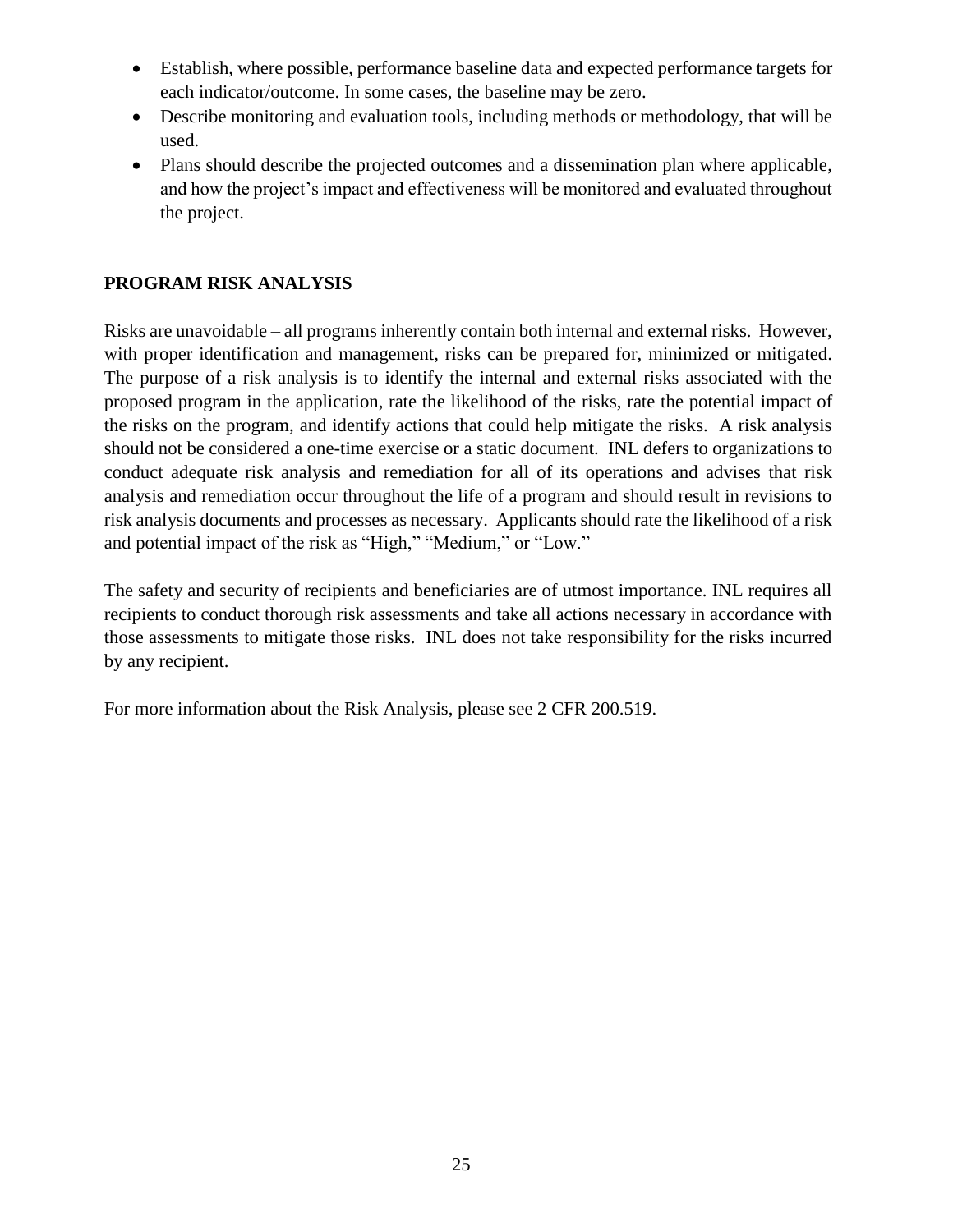<span id="page-25-0"></span>As explained in **SECTION IV: REQUIRED APPLICATION DOCUMENTS**, budget proposals must include:

- Summary Budget (with all OMB-approved budget categories)
- Detailed Line-Item Budget (with all OMB-approved budget categories)
- Summary and Detailed Line-Item Sub-grantee Budget(s) *(only if applicable)*
- Budget Narrative(s) (to break down, explain, and justify each line-item)

Budget and Budget Narrative templates are included under the Related Documents tab of this announcement on grants.gov. A Budget Narrative sample is provided below.

# **LINE-ITEM BUDGET NARRATIVE SAMPLE**

### **A. Personnel**

Identify staffing requirements by each position title and brief description of duties. For clarity, please list the annual salary of each position, percentage of time and number of months devoted to the project. (e.g., Administrative Director: \$30,000/year x 25% x 8.5 months; calculation:  $$30,000/12 = $2,500 \times 25\% \times 8.5 \text{ months} = $5,312.$ ).

### **B. Fringe Benefits**

State benefit costs separately from salary costs and explain how benefits are computed for each category of employee. Specify type and rate. Fringe benefit application must be consistent with organization's written policy.

### **C. Travel**

Staff and any participant travel (Note: Staff refers to grantee staff only, and not sub-grantee staff or contractors):

### **Airfare**

Please indicate purpose of trip, origin and destination (country/city), number of travelers, and unit cost per round trip

NOTE: All travel must be booked with economy class fares only and, where applicable, must comply with the Fly America Act.

### **Local Travel**

Please indicate origin and destination (city), type of transportation, number of travelers and unit cost per traveler per trip.

# **Per Diem – Lodging and M&IE**

Account for lodging, meals and incidentals for both participant and staff travel.

Lodging and M&IE should be broken out by number of days. Per diem rates must be prorated or removed if traveler will be provided refreshments and/or meals during trainings/conferences.

Per diem rates may not exceed the published U.S. government allowance rates; however, institutions may use per diem rates lower than official government rates. Official government rates for foreign locations can be found at [https://aoprals.state.gov/web920/per\\_diem.asp.](https://aoprals.state.gov/web920/per_diem.asp)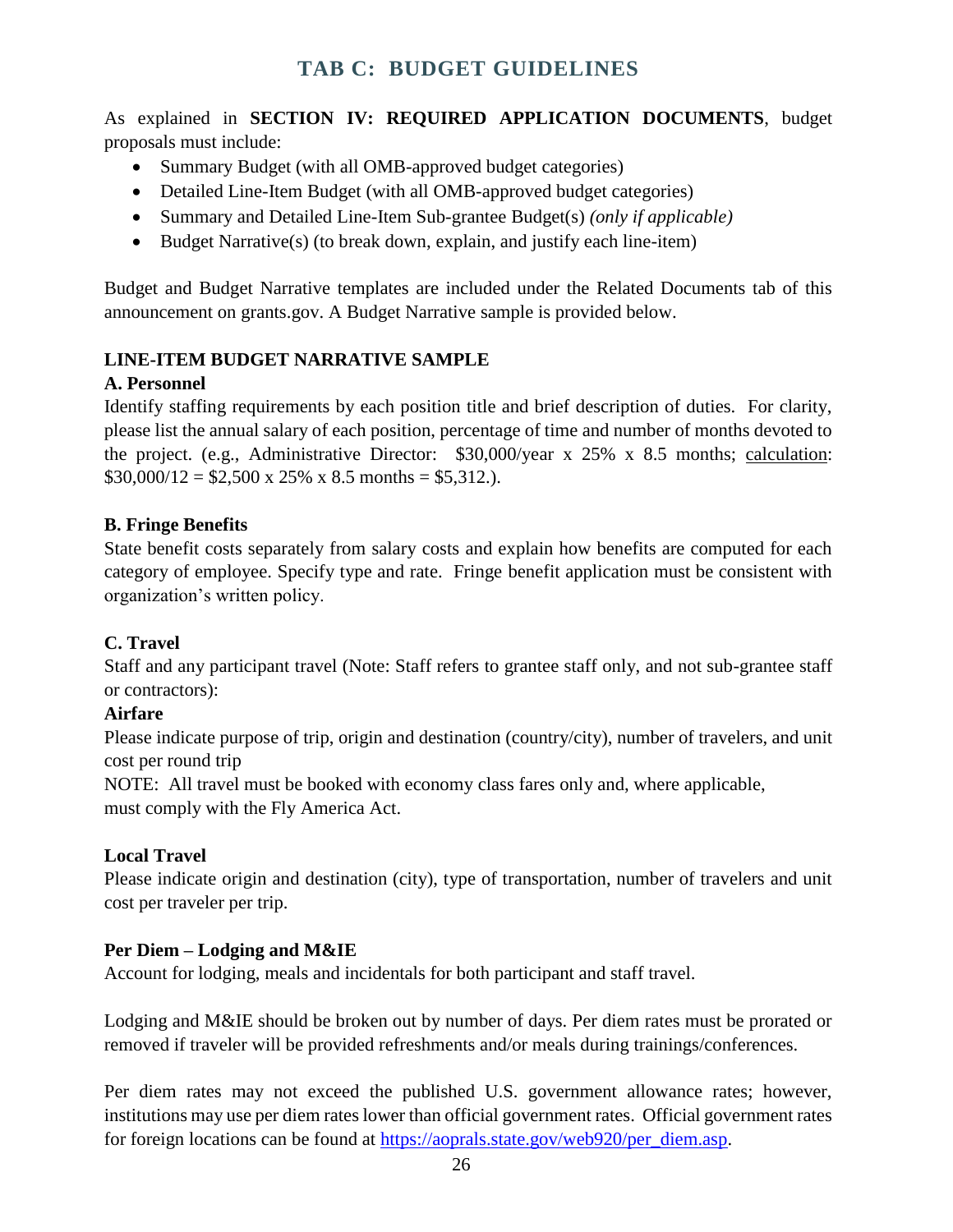#### **D. Equipment**

Equipment is defined as an item with a per-unit cost of \$5,000 or more and a service life of more than one year. If the item meets these criteria, all federal procurement policies and procedures must be followed. If an item does not meet these criteria, it should be considered a supply and listed under cost category E. Please provide justification for any equipment purchase/rental in the budget narrative.

#### **E. Supplies**

List items separately using unit costs and the percentage of each unit cost that will be charged to the grant (with justification for the percentage allocated). Common items include laptops, pens/pencils, paper, and small electronics.

### **F. Contractual**

#### **Subgrants**

For each subgrant, please provide a detailed line-item breakdown explaining specific services in a separate tab in the excel workbook. Subgrant budgets should include the same level of detail for personnel, fringe benefits, travel, equipment, supplies, other direct costs, and indirect costs required of the direct applicant. If indirect costs are charged on a subgrant budget, please include the subgrantee's NICRA. Please note that a subgrantee who receives \$25,000 or more is required to have a UEI number.

#### **Consultants/Contracts**

Provide a breakdown of consultant agreements and contracts. Common line items include consultants (e.g. experts/trainers), service or commodity contracts, and speaker fees.

List number of people, daily or hourly rate, and duties/responsibilities if applicable. (e.g. 2 trainers x \$150/day x 2 days).

Consultant/outside expert fees/honoraria should be consistent with the level of experience and based on a fair market value. Consultant fees and honorarium for 2020 should not exceed \$680/day per person, according to USAID's consultant maximum daily rate.

#### **G. Construction**

Due to the nature of INL programs, construction costs are not allowable or applicable.

#### **H. Other Direct Costs**

These will vary depending on the nature of the project. List items separately using unit costs and the percentage of each unit cost that will be charged to the grant (with justification for the percentage allocated). Line items including justifications using words such as "Miscellaneous," "Other," "Etc.", "Contingency Fund," and "Reserve Fund" are not permitted.

Single audit or 2 CFR 200 Subpart F audit costs can be included if they are not part of indirect costs. Only the portion of an organizational audit cost associated with this project can be included in the budget.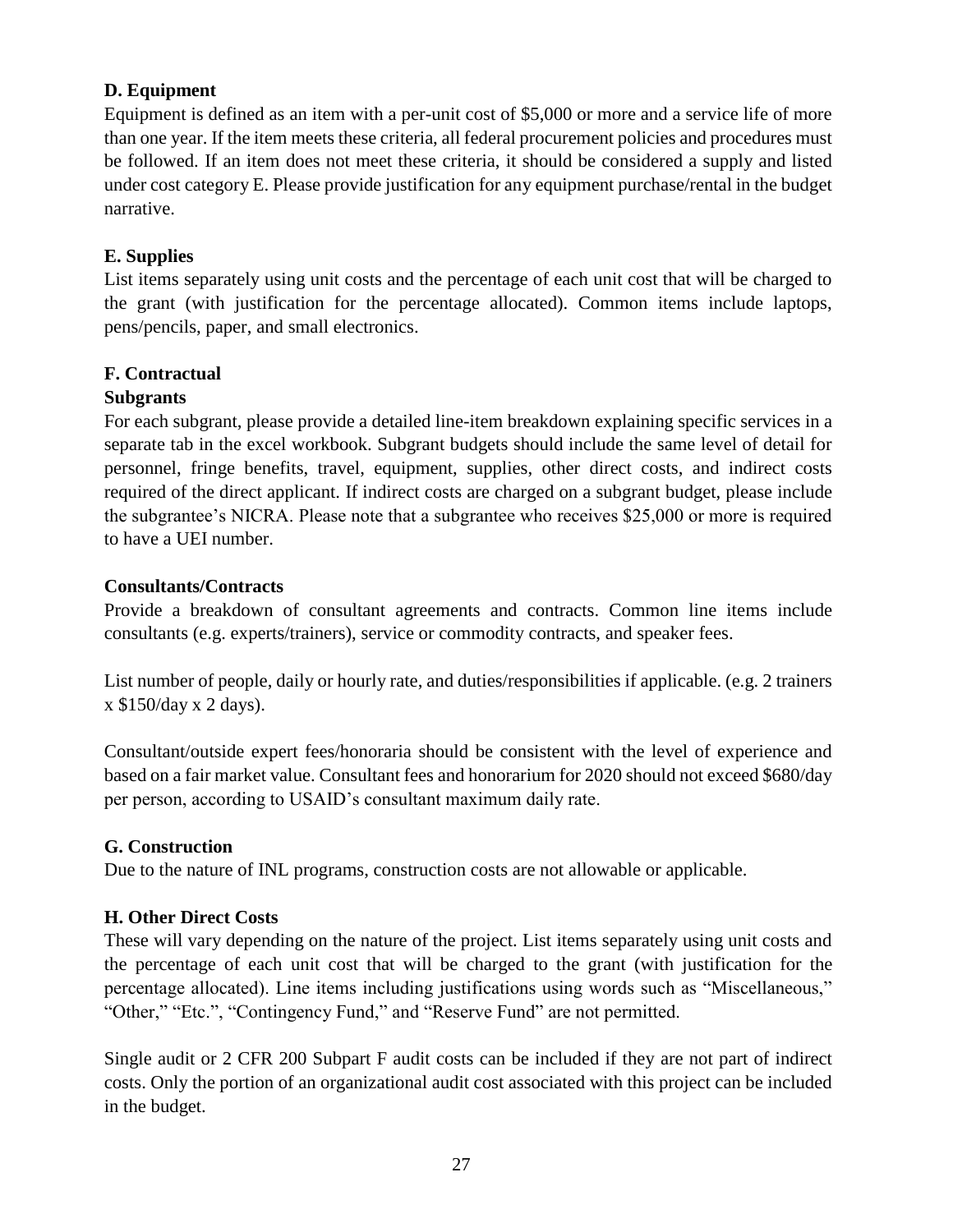#### **I. Indirect Costs**

An organization with a NICRA must include a copy of their negotiated indirect cost-rate agreement with their application. This document will not be reviewed by the panelists, but rather used by program and grant staff if the submission is recommended for funding. As such, it does not count against the submission page limitations. Applicants should indicate in the proposal budget how the rate is applied (e.g. to direct administrative expenses, to all direct costs, to wages and salaries only, etc.) and if any of the rate will be cost-shared.

Per 2 CFR 200.414, any non-Federal entity that has never received a negotiated indirect cost rate, except for those non-Federal entities described in Appendix VII to Part 200—States and Local Government and Indian Tribe Indirect Cost Proposals, paragraph D.1.b, may elect to charge a de minimis rate of 10% of modified total direct costs (MTDC) which may be used indefinitely.

Per 2 CFR 200.68, MTDC means all direct salaries and wages, applicable fringe benefits, materials and supplies, services, travel, and up to the first \$25,000 of each subaward (regardless of the period of performance of the subaward). MTDC excludes equipment, capital expenditures, charges for patient care, rental costs, tuition reimbursement, scholarships and fellowships, participant support costs, and the portion of each subaward in excess of \$25,000. Other items may only be excluded when necessary to avoid a serious inequity in the distribution of indirect costs, and with the approval of the cognizant agency for indirect costs. The budget narrative should include a justification of the MTDC calculation, clearly describing which costs will be covered if using the 10% de minimis indirect rate.

As described in 2 CFR 200.403, Factors Affecting Allowability of Costs, costs must be consistently charged as either indirect or direct costs, but may not be double charged or inconsistently charged as both. The elected methodology must be used consistently for all Federal awards until such time as a non-Federal entity chooses to negotiate for a rate, which the non-Federal entity may apply to do at any time.

Organizations not applying the de minimis rate of up to 10% of MTDC but claiming indirect costs should have established NICRAs.

If the budget includes subawards, the recipient organization has the responsibility to honor an existing NICRA, negotiate an indirect rate, offer the 10% de minimis, or allow costs to be directly charged to the sub-award budget for each sub-award, per 2 CFR 200.331.iiiv.4. If an organization has an established NICRA the agreement should be submitted with the proposal package.

### **J. Cost Share/Cost-Effectiveness**

Cost-sharing is the portion of program costs not borne by the Federal Government. While not a competitive element, INL encourages (but does not require) cost sharing, which may take the form of allowable direct or indirect costs offered by the applicant and/or in-country partners. Applicants should consider all types of cost sharing, including in-kind and public-private partnerships. The values of offered cost-share should be reported in accordance with (the applicable cost principles outlined in) 2 CFR 200.306. Other United States federal funding does not constitute cost sharing.

Examples include the use of office space owned by other entities; donated or borrowed supplies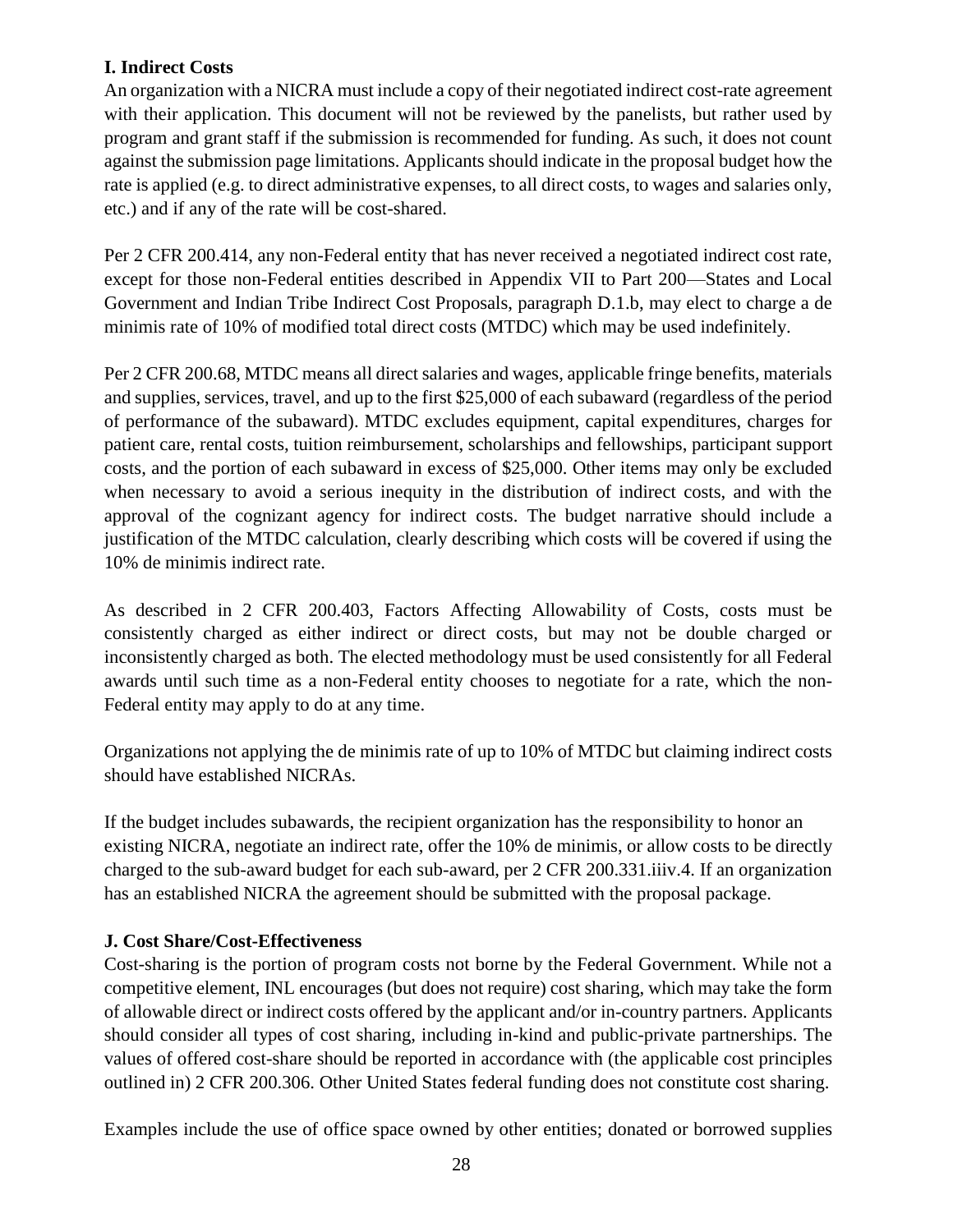and equipment; (non-federal) sponsored travel costs; waived indirect costs; and project activities, translations, or consultations conducted by qualified volunteers.

Explanations of contributions should be included, whether cash or in-kind. Assign a monetary value in U.S. dollars to each in-kind contribution. If the proposed project is a component of a larger program, identify other funding sources and the specific funding amount to be provided by those sources. In addition, it is recommended that the budget narrative address the overall costeffectiveness of the proposal, including leveraging of institutional or other resources.

Please note: INL programs do not require cost share, but if it is included the recipient must maintain written records to support all allowable costs that are claimed as its contribution to cost share, as well as costs to be paid by the Federal government. Such records are subject to audit. In the event the recipient does not meet the minimum amount of cost sharing as stipulated in the recipient's budget, INL's contribution may be reduced in proportion to the recipient's contribution.

For information on Shared Cost Allocations, please reference 2 CFR 200.405.

### **BUDGET CONDITIONS AND RESTRICTIONS**

Grantees under INL-funded programs are responsible for complying with all applicable tax treaties and federal, state, and local laws on tax withholding and reporting for program participants.

Before grants are awarded, INL reserves the right to reduce, revise, or increase proposal budgets in accordance with the needs of INL and availability of funds.

The recipient is reminded that funds provided under this agreement must be used in a manner fully consistent with U.S. law. The recipient agrees that none of the funds provided by this award shall be used to lobby for or against abortion. The recipient agrees that none of the funds provided by this award shall be used to pay for the performance of abortion as a method of family planning or to motivate or coerce any person to practice abortions.

Per 2 CFR 200.307 ((e) (1), (2) and (3) of this section please note the following guidance concerning use of Program Income:

Program income earned during the project period shall be retained by the recipient and, in accordance with the terms and conditions of the award, shall be used in one or more of the ways listed in the following:

- Added to funds committed to the project by the DOS and recipient and used to further eligible project or program objectives.
- Used to finance the non-Federal share of the project or program.
- Deducted from the total project or program allowable cost in determining the net allowable costs on which the Federal share of costs is based.

INL will consider budgeted line items for the following:

 External evaluations to assess the project's impact (costs must be built into the overall original budget proposal and must be reasonable);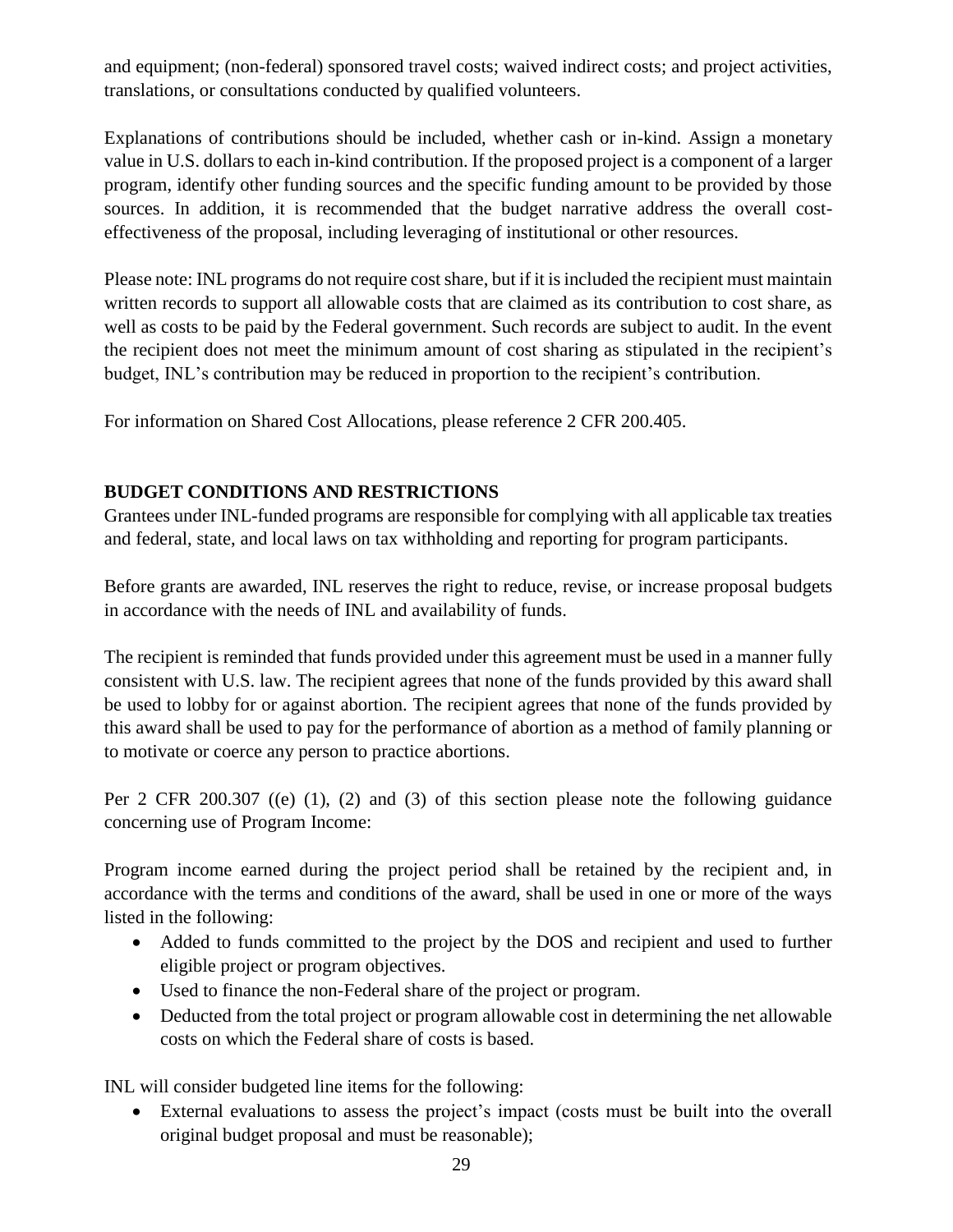- Costs associated with an internal evaluation conducted by the grantee (costs must be built into the overall original budget proposal and must be reasonable);
- Visa fees, immunizations, and medical insurance associated with program travel;
- A-133 Audit or internal audit for the INL program (or prorated costs that is shared among other Federal Assistance grants/contracts)
- English translation (cost must be built into the original budget proposal and must be reasonable)

The following cost elements **will not be reimbursed** and **are not allowable** in this program: Publication of materials for distribution within the United States that are not related to the project/program;

- Administration of a project that will make a profit;
- Expenses incurred before or after the specified dates of award period of performance (unless prior written approval is received by the INL Grants Officer);
- Projects designed to advocate policy views or positions of foreign governments or views of a particular political faction;
- Entertainment and/or alcoholic beverages;
- Costs of entertainment, including amusement, diversion, and social activities and any associated costs are unallowable, except where specific costs that might otherwise be considered entertainment have a programmatic purpose and are authorized either in the approved budget for the Federal award or with prior written approval of the Federal awarding agency;
- Land;
- Construction;
- Direct support or the appearance of direct support for individual or single-party electoral campaigns;
- Duplication of services immediately available through municipal, provincial, or national government;
- Expenses listed as "miscellaneous", "other", "etc.", or "contingencies";
- Expenses made prior to the approval of a proposal or unreasonable expenditures will not be reimbursed.

INL may make conditions and recommendations on proposals to enhance proposed programs. Conditions and recommendations are to be addressed by the applicant before approval of the award. To ensure effective use of INL funds, conditions or recommendations may include requests to increase, decrease, clarify and/or justify budget costs.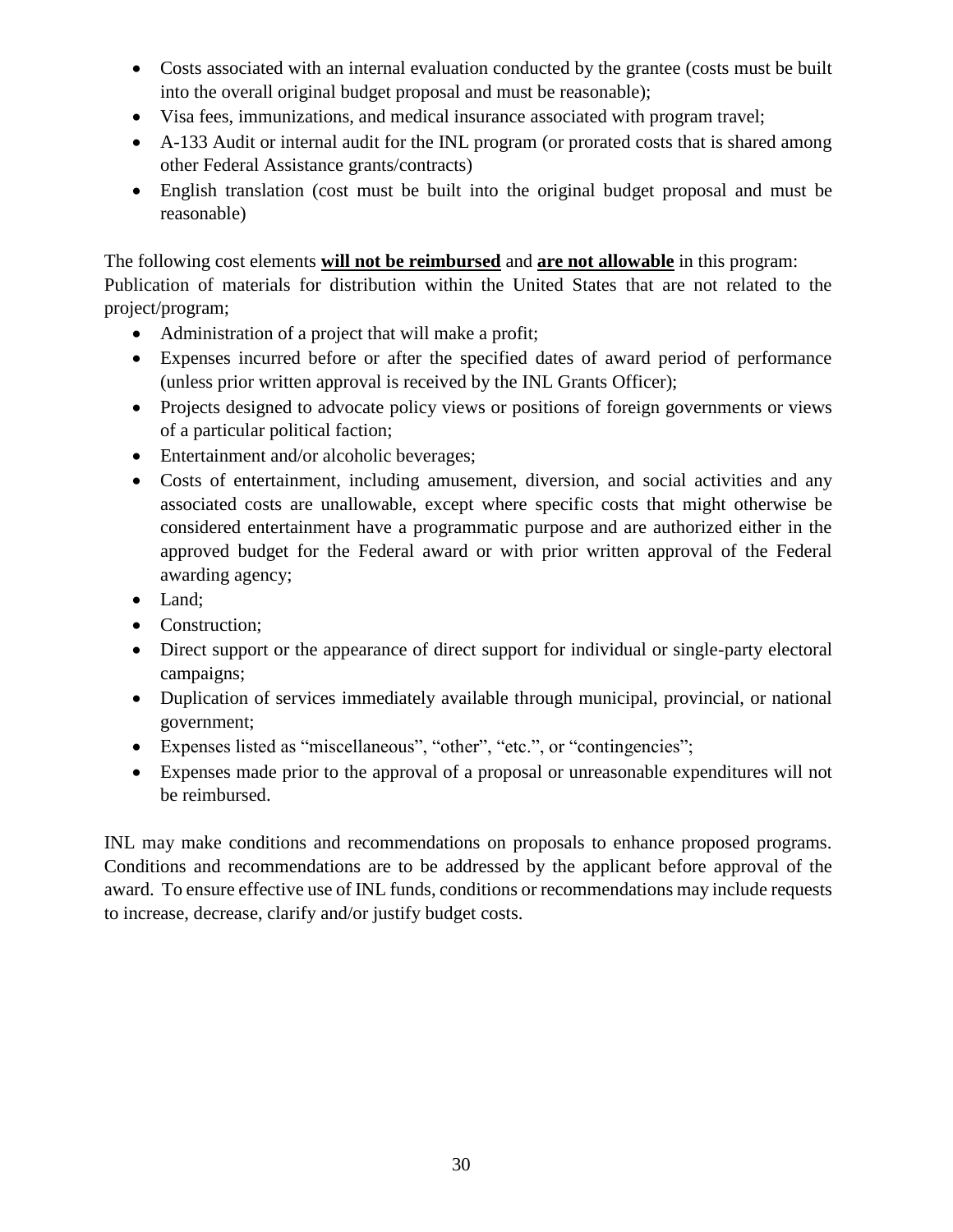# **TAB D: GUIDELINES FOR STANDARD FORMS**

<span id="page-30-0"></span>Organizations must fill out, sign, and submit the SF-42 and SF-424A as directed on www.grants.gov.

#### **I. SF-424 APPLICATION FOR FEDERAL ASSISTANCE:**

- 1. **Type of Submission:** Application
- 2. **Type of Application:** New
- 3. **Date Received:** Leave blank. This will automatically be assigned.
- 4. **Applicant Identifier:** Leave blank
- 5. **Federal Identifiers** 
	- a. **Federal Entity Identifier:** Leave blank
	- b. **Federal Award Identifier:** Leave blank
- 6. **Date Received by State:** Leave blank. This will automatically be assigned
- 7. **State Application Identifier:** Leave blank. This will automatically be assigned
- 8. **Applicant Information:** 
	- a. **Legal Name:** Enter the legal name of the applicant organization. Do NOT list abbreviations or acronyms unless they are part of the organization's legal name.
	- b. **Employer/Taxpayer ID Number (EIN/TIN):** Non-U.S. organizations enter 44- 4444444 (no dash).
	- c. **Organizational DUNS:** Enter the organization's UEI (Unique Entity Identifier) number. If a UEI/DUNS number is not required at time of submission, please enter 4444-44444 (without the dash).
	- d. **Address:** Enter the address of the applicant.
	- e. **Organizational Unit:** Enter the name of the primary organizational unit (and department or division, if applicable) that will undertake the assistance activity, if applicable.
	- f. **Point of Contact:** Enter the name, title, and all contact information of the person to be contacted on matters involving this application.
- 9. **Type of Applicant:** Select an applicant type (type of organization).
- 10. **Name of Federal Agency:** Enter "Department of State"
- 11. **Catalog of Federal Domestic Assistance Number:** The CFDA number is normally 19.703 or 19.704 or 19.705. However, please see the NOFO to confirm.
- 12. **Funding Opportunity Number:** Enter the Funding Opportunity Number and title. This number will be automatically completed on electronic applications. Otherwise, it can be found in the NOFO.
- 13. **Competition Identification Number:** Enter the Competition Identification Number and title. This number will be automatically completed on electronic applications.
- 14. **Areas Affected by Project:** List the country or countries where program activities will take place in alphabetical order; for programs that will take place in more than one region enter "Global."
- 15. **Descriptive Title of Applicant's Project:** Enter the title of your proposed program (if necessary, delete pre-printed wording).
- 16. **Congressional Districts of:**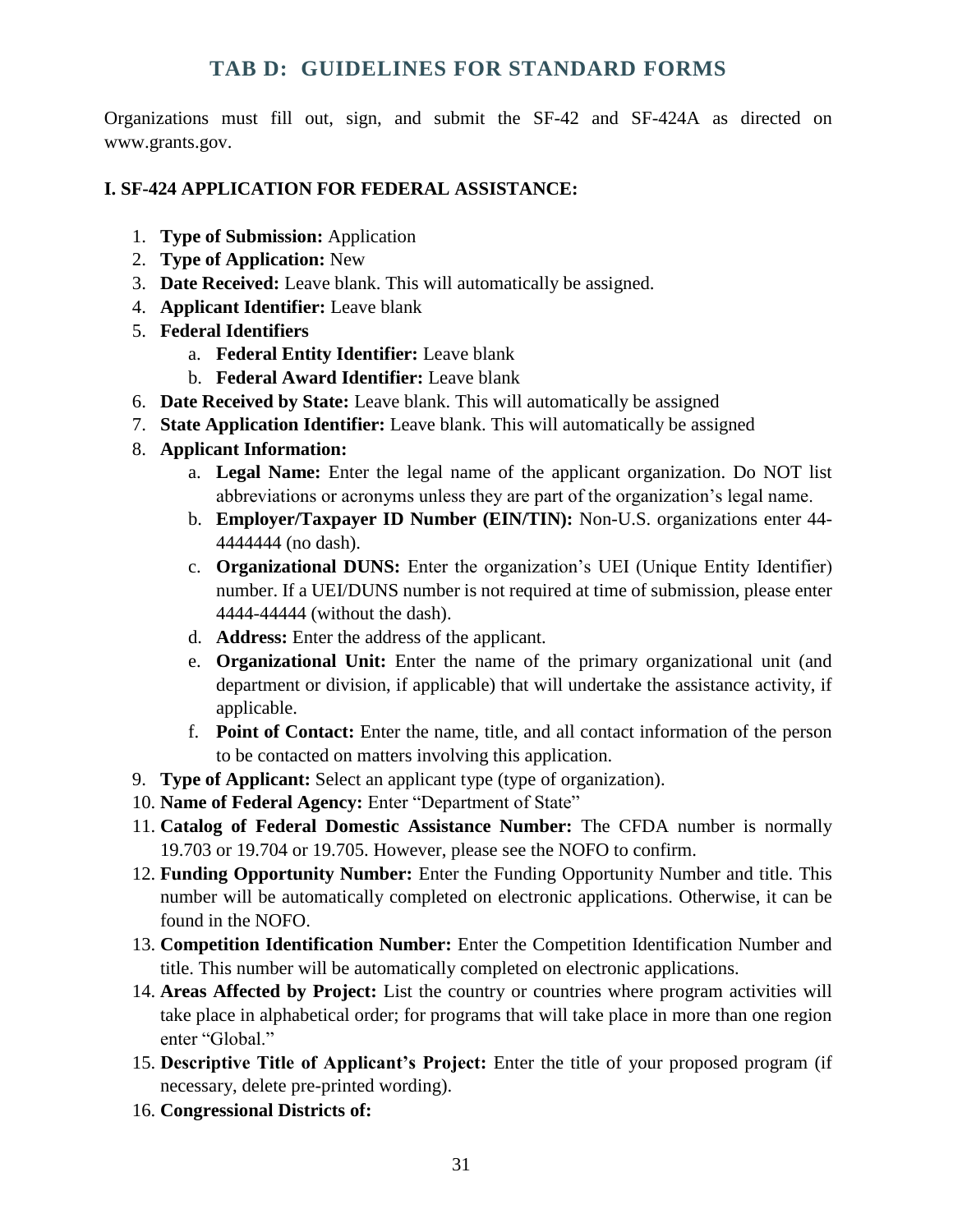- a. **Applicant:** If based in the U.S. please enter congressional district; if unknown or a foreign applicant, please enter "90."
- b. **Program/Project:** For congressional district of program, please enter "90."

# 17. **Proposed Project:**

- a. **Start Date:** Please refer to the NOFO for the estimated start date.
- b. **End Date:** Enter your projected end date.

# 18. **Estimated Funding (\$):**

- a. **Federal:** Enter the amount requested for the program described in the proposal.
- b. **Applicant:** Enter any proposed cost-share. If none, enter "0."
- c. **State:** Enter "0."
- d. **Local:** Enter "0."
- e. **Other:** Enter "0."
- f. **Program Income:** Enter "0."
- g. **Total:** This field will auto-populate based on the numbers in fields a-f.
- 19. **E.O. 12372:** Enter "c. Program is not covered by E.O. 12372."
- 20. **Applicant Delinquent on Any Federal Debt?** Select the appropriate box. If you answer "yes" to this question you will be required to provide an explanation.
- 21. **Certification and Signature of Authorized Representative:** Enter the name, title, and all contact information of the individual authorized to sign for the application on behalf of the applicant organization.

# **II. SF-424A BUDGET INFORMATION**

### **Section A – Budget Summary**

Row 1:

This should be auto-populated as "INL Grants" However, if it does not, please write "INL" This should auto-populate. If not, please see the NOFO for the CFDA number.

Leave blank.

Leave blank.

Enter the amount of federal funds requested for this project

Enter the amount of any other non-federal funds that will contribute to this project.

Enter the total cost of this project

Rows 2, 3, and 4 should be left blank.

### **Section B – Budget Categories**

Enter total project costs in each category in Column 1. Columns 2, 3, and 4 should be left blank. In Column 5, the form should automatically calculate the sum.

6a-h. Enter the amount for each object class category (include cost share).

6i. Enter the sum of 6a-6h

6j. Enter any indirect charges

6k. Enter the sum of 6i and 6j

Enter any program income that will be earned as a result of the project. If there is none, leave this section blank.